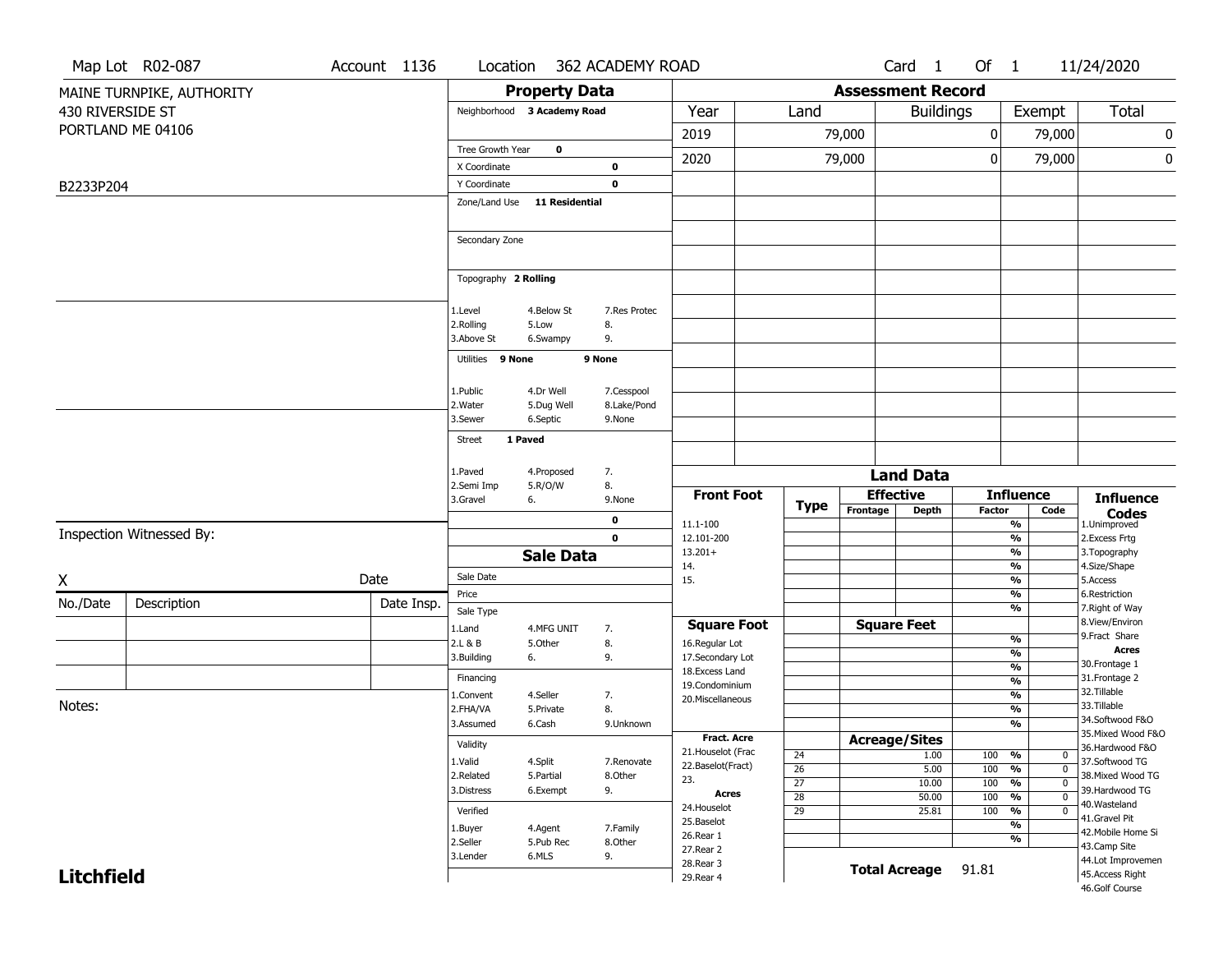|                         |                 |                                                   |                 |                  |            |                                       |                          |                          |              |            | <b>Litchfield</b>  |  |                   |        |            |
|-------------------------|-----------------|---------------------------------------------------|-----------------|------------------|------------|---------------------------------------|--------------------------|--------------------------|--------------|------------|--------------------|--|-------------------|--------|------------|
|                         | Map Lot R02-087 |                                                   |                 |                  |            | Account 1136                          |                          | Location                 |              |            | 362 ACADEMY ROAD   |  | Card <sub>1</sub> | Of $1$ | 11/24/2020 |
| <b>Building Style</b>   |                 |                                                   | SF Bsmt Living  |                  |            |                                       |                          | Layout                   |              |            |                    |  |                   |        |            |
| 0.Uncoded               | 4.Cape          | 8.Log                                             | Fin Bsmt Grade  |                  |            |                                       |                          | 1. Typical               | 4.           |            | 7.                 |  |                   |        |            |
| 1.Conv.                 | 5.Garrison      | 9.0ther                                           |                 | OPEN-5-CUSTOMIZE |            |                                       |                          | 2.Inadeq                 | 5.           |            | 8.                 |  |                   |        |            |
| 2.Ranch                 | 6.Split         | 10.Tri-Lev                                        | Heat Type       | 100%             |            |                                       |                          | 3.                       | 6.           |            | 9.                 |  |                   |        |            |
| 3.R Ranch               | 7.Contemp       | 11.Earth O                                        | 0.Uncoded       |                  | 4.Steam    | 8.Fl/Wall                             |                          | Attic                    |              |            |                    |  |                   |        |            |
| <b>Dwelling Units</b>   |                 |                                                   | 1.HWBB          |                  | 5.FWA      |                                       | 9.No Heat                | 1.1/4 Fin                | 4.Full Fin   |            | 7.                 |  |                   |        |            |
| Other Units             |                 |                                                   | 2.HWCI          |                  | 6.GravWA   |                                       | 10.Radiant               | 2.1/2 Fin                | 5.Fl/Stair   |            | 8.                 |  |                   |        |            |
| <b>Stories</b>          |                 |                                                   | 3.H Pump        |                  | 7.Electric |                                       | 11.Radiant               | 3.3/4 Fin                | 6.           |            | 9.None             |  |                   |        |            |
| 1.1                     | 4.1.5           | 7.1.25                                            | Cool Type       | 0%               |            |                                       |                          | Insulation               |              |            |                    |  |                   |        |            |
| 2.2                     | 5.1.75          | 8.3.5                                             | 1.Refrig        |                  | 4.W&C Air  |                                       | 7.RadHW                  | 1.Full                   | 4.Minimal    |            | 7.                 |  |                   |        |            |
| 3.3                     | 6.2.5           | 9.4                                               | 2.Evapor        |                  | 5.Monitor- | 8.                                    |                          | 2.Heavy                  | 5.Partial    |            | 8.                 |  |                   |        |            |
| <b>Exterior Walls</b>   |                 |                                                   | 3.H Pump        |                  | 6.Monitor- | 9.None                                |                          | 3.Capped                 | 6.           |            | 9.None             |  |                   |        |            |
| 0.Uncoded               | 4.Asbestos      | 8.Concrete                                        | Kitchen Style   |                  |            |                                       |                          | Unfinished %             |              |            |                    |  |                   |        |            |
| 1.Wd Clapb              | 5.Stucco        | 9.0ther                                           | 1.Modern        |                  | 4.Obsolete | 7.                                    |                          | Grade & Factor           |              |            |                    |  |                   |        |            |
| 2.Vinyl                 | 6.Brick         | 10.Wd shin                                        | 2.Typical       |                  | 5.         | 8.                                    |                          | 1.E Grade                | 4.B Grade    |            | 7.AAA Grad         |  |                   |        |            |
| 3.Compos.               | 7.Stone         | 11.T1-11                                          | 3.Old Type      |                  | 6.         | 9.None                                |                          | 2.D Grade                |              | 5.A Grade  | 8.M&S              |  |                   |        |            |
| Roof Surface            |                 |                                                   | Bath(s) Style   |                  |            |                                       |                          | 3.C Grade                |              | 6.AA Grade | 9.Same             |  |                   |        |            |
| 1.Asphalt               | 4.Composit      | 7.Rolled R                                        | 1.Modern        |                  | 4.Obsolete | 7.                                    |                          | SQFT (Footprint)         |              |            |                    |  |                   |        |            |
| 2.Slate                 | 5.Wood          | 8.                                                | 2.Typical       |                  | 5.         | 8.                                    |                          | Condition                |              |            |                    |  |                   |        |            |
| 3.Metal                 | 6.Other         | 9.                                                | 3.Old Type      |                  | 6.         | 9.None                                |                          | 1.Poor                   | 4.Avg        |            | 7.V G              |  |                   |        |            |
| SF Masonry Trim         |                 |                                                   | # Rooms         |                  |            |                                       |                          | 2.Fair                   | $5.$ Avg $+$ |            | 8.Exc              |  |                   |        |            |
| OPEN-3-CUSTOM           |                 |                                                   | # Bedrooms      |                  |            |                                       |                          | 3.Avg-                   | 6.Good       |            | 9.Same             |  |                   |        |            |
| OPEN-4-CUSTOM           |                 |                                                   | # Full Baths    |                  |            |                                       |                          | Phys. % Good             |              |            |                    |  |                   |        |            |
| Year Built              |                 |                                                   | # Half Baths    |                  |            |                                       |                          | Funct. % Good            |              |            |                    |  |                   |        |            |
| Year Remodeled          |                 |                                                   | # Addn Fixtures |                  |            |                                       |                          | <b>Functional Code</b>   |              |            |                    |  |                   |        |            |
| Foundation              |                 |                                                   | # Fireplaces    |                  |            |                                       |                          | 1.Incomp                 | 4.Delap      |            | 7.No Power         |  |                   |        |            |
| 1.Concrete              | 4.Wood          | 7.                                                |                 |                  |            |                                       |                          | 2.0-Built                | 5.Bsmt       |            | 8.LongTerm         |  |                   |        |            |
|                         | 5.Slab          | 8.                                                |                 |                  |            |                                       |                          |                          |              |            |                    |  |                   |        |            |
| 2.C Block<br>3.Br/Stone |                 |                                                   |                 |                  |            |                                       |                          | 3.Damage<br>Econ. % Good |              | 6.Common   | 9.None             |  |                   |        |            |
|                         | 6.Piers         | 9.                                                |                 |                  |            |                                       |                          |                          |              |            |                    |  |                   |        |            |
| Basement                |                 |                                                   |                 |                  |            |                                       |                          | Economic Code            |              |            |                    |  |                   |        |            |
| 1.1/4 Bmt               | 4.Full Bmt      | 7.                                                |                 |                  |            |                                       |                          | 0.None                   |              | 3.No Power | 9.None             |  |                   |        |            |
| 2.1/2 Bmt               | 5.Crawl Sp      | 8.                                                |                 |                  |            |                                       |                          | 1.Location               |              | 4.Generate | 8.                 |  |                   |        |            |
| 3.3/4 Bmt               | 6.              | 9.None                                            |                 |                  |            | Software                              |                          | 2.Encroach               | 5.Multi-Fa   |            | 9.                 |  |                   |        |            |
| Bsmt Gar # Cars         |                 |                                                   |                 |                  |            | A Division of Harris Computer Systems |                          | Entrance Code            | $\mathbf 0$  |            |                    |  |                   |        |            |
| Wet Basement            |                 |                                                   |                 |                  |            |                                       |                          | 1.Interior               | 4.Vacant     |            | 7.                 |  |                   |        |            |
| 1.Dry                   | 4.Dirt Flr      | 7.                                                |                 |                  |            |                                       |                          | 2.Refusal                |              | 5.Estimate | 8.                 |  |                   |        |            |
| 2.Damp                  | 5.              | 8.                                                |                 |                  |            |                                       |                          | 3.Informed               | 6.Existing   |            | 9.                 |  |                   |        |            |
| 3.Wet                   | 6.              | 9.                                                |                 |                  |            |                                       |                          | Information Code 0       |              |            |                    |  |                   |        |            |
|                         |                 |                                                   |                 |                  |            |                                       |                          | 1.0wner                  | 4.Agent      |            | 7.Vacant           |  |                   |        |            |
|                         |                 |                                                   |                 |                  |            |                                       |                          | 2.Relative               |              | 5.Estimate | 8.                 |  |                   |        |            |
|                         |                 |                                                   | Date Inspected  |                  |            |                                       |                          | 3.Tenant                 | 6.Other      |            | 9.                 |  |                   |        |            |
|                         |                 | <b>Additions, Outbuildings &amp; Improvements</b> |                 |                  |            |                                       |                          |                          |              |            | 1.One Story Fram   |  |                   |        |            |
| Type                    |                 | Year                                              | Units           | Grade            | Cond       | Phys.                                 | Funct.                   | Sound Value              |              |            | 2. Two Story Fram  |  |                   |        |            |
|                         |                 |                                                   |                 |                  |            | $\%$                                  | $\%$                     |                          |              |            | 3. Three Story Fr  |  |                   |        |            |
|                         |                 |                                                   |                 |                  |            |                                       |                          |                          |              |            | 4.1 & 1/2 Story    |  |                   |        |            |
|                         |                 |                                                   |                 |                  |            | $\frac{0}{0}$                         | $\%$                     |                          |              |            | 5.1 & 3/4 Story    |  |                   |        |            |
|                         |                 |                                                   |                 |                  |            | $\frac{1}{2}$                         | $\sqrt{96}$              |                          |              |            | 6.2 & 1/2 Story    |  |                   |        |            |
|                         |                 |                                                   |                 |                  |            | $\frac{1}{2}$                         | $\overline{\frac{0}{0}}$ |                          |              |            | 21. Open Frame Por |  |                   |        |            |
|                         |                 |                                                   |                 |                  |            |                                       |                          |                          |              |            | 22.Encl Frame Por  |  |                   |        |            |
|                         |                 |                                                   |                 |                  |            | $\frac{0}{6}$                         | $\overline{\frac{0}{0}}$ |                          |              |            | 23. Frame Garage   |  |                   |        |            |
|                         |                 |                                                   |                 |                  |            | $\frac{9}{6}$                         | $\overline{\frac{0}{0}}$ |                          |              |            | 24.Frame Shed      |  |                   |        |            |
|                         |                 |                                                   |                 |                  |            | $\frac{9}{6}$                         | $\overline{\frac{0}{0}}$ |                          |              |            | 25. Frame Bay Wind |  |                   |        |            |
|                         |                 |                                                   |                 |                  |            | $\frac{1}{2}$                         | $\overline{\frac{0}{0}}$ |                          |              |            | 26.1SFr Overhang   |  |                   |        |            |
|                         |                 |                                                   |                 |                  |            |                                       |                          |                          |              |            | 27.Unfin Basement  |  |                   |        |            |
|                         |                 |                                                   |                 |                  |            | $\%$                                  | $\overline{\frac{0}{0}}$ |                          |              |            | 28. Unfinished Att |  |                   |        |            |
|                         |                 |                                                   |                 |                  |            | $\sqrt{6}$                            | $\sqrt{6}$               |                          |              |            | 29. Finished Attic |  |                   |        |            |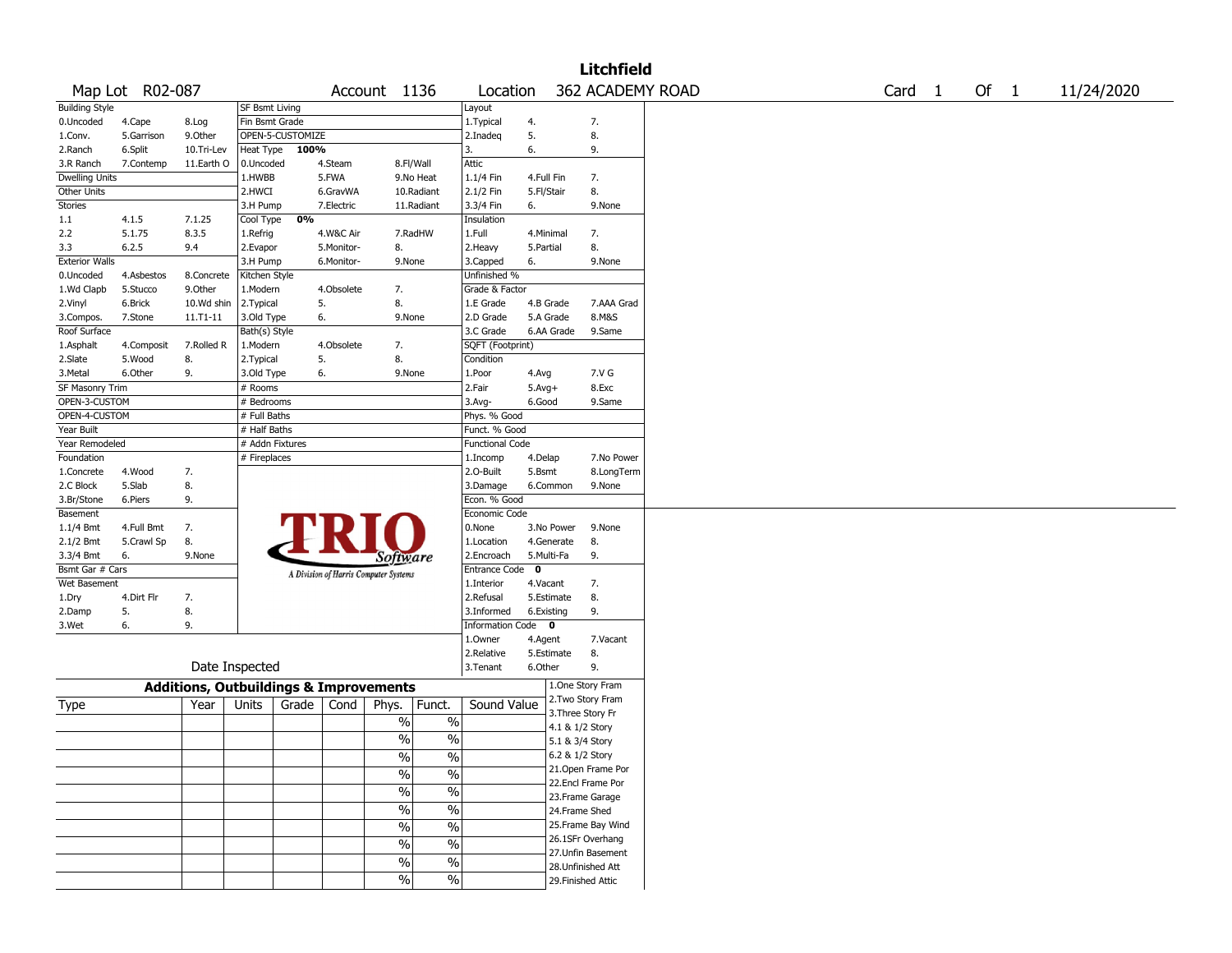|                   | Map Lot R02-087A         | Account 2818 | Location                      |                        | <b>ACADEMY ROAD</b> |                                    |             |                          | Card <sub>1</sub>            | Of $1$      |                                           | 11/24/2020                          |
|-------------------|--------------------------|--------------|-------------------------------|------------------------|---------------------|------------------------------------|-------------|--------------------------|------------------------------|-------------|-------------------------------------------|-------------------------------------|
|                   | HATCH, JONATHAN L        |              |                               | <b>Property Data</b>   |                     |                                    |             | <b>Assessment Record</b> |                              |             |                                           |                                     |
| HATCH, SUSAN L    |                          |              | Neighborhood 3 Academy Road   |                        |                     | Year                               | Land        |                          | <b>Buildings</b>             |             | Exempt                                    | Total                               |
|                   | 396 ACADEMY ROAD         |              |                               |                        |                     | 2012                               |             | 12,225                   |                              | $\pmb{0}$   | 0                                         | 12,225                              |
|                   | LITCHFIELD ME 04350      |              | Tree Growth Year              | $\mathbf 0$            |                     | 2013                               |             | 12,225                   |                              | 0           | 0                                         | 12,225                              |
|                   |                          |              | X Coordinate                  |                        | 0                   |                                    |             |                          |                              |             |                                           |                                     |
| B10996P106        |                          |              | Y Coordinate<br>Zone/Land Use | <b>11 Residential</b>  | $\mathbf 0$         | 2014                               |             | 12,225                   |                              | $\mathbf 0$ | 0                                         | 12,225                              |
|                   |                          |              |                               |                        |                     | 2015                               |             | 12,225                   |                              | $\mathbf 0$ | 0                                         | 12,225                              |
|                   |                          |              | Secondary Zone                |                        |                     | 2016                               |             | 12,225                   |                              | 0           | 0                                         | 12,225                              |
|                   |                          |              |                               |                        |                     | 2017                               |             | 12,225                   |                              | 0           | 0                                         | 12,225                              |
|                   |                          |              | Topography 2 Rolling          |                        |                     | 2018                               |             | 12,225                   |                              | $\mathbf 0$ | 0                                         | 12,225                              |
|                   |                          |              | 1.Level                       | 4.Below St             | 7.Res Protec        | 2019                               |             | 14,700                   |                              | $\mathbf 0$ | 0                                         | 14,700                              |
|                   |                          |              | 2.Rolling<br>3.Above St       | 5.Low<br>6.Swampy      | 8.<br>9.            | 2020                               |             | 14,700                   |                              | 0           | 0                                         | 14,700                              |
|                   |                          |              | <b>Utilities</b>              |                        |                     |                                    |             |                          |                              |             |                                           |                                     |
|                   |                          |              | 1.Public                      | 4.Dr Well              | 7.Cesspool          |                                    |             |                          |                              |             |                                           |                                     |
|                   |                          |              | 2. Water                      | 5.Dug Well             | 8.Lake/Pond         |                                    |             |                          |                              |             |                                           |                                     |
|                   |                          |              | 3.Sewer                       | 6.Septic               | 9.None              |                                    |             |                          |                              |             |                                           |                                     |
|                   |                          |              | 1 Paved<br><b>Street</b>      |                        |                     |                                    |             |                          |                              |             |                                           |                                     |
|                   |                          |              | 1.Paved                       | 4.Proposed             | 7.                  |                                    |             |                          | <b>Land Data</b>             |             |                                           |                                     |
|                   |                          |              | 2.Semi Imp                    | 5.R/O/W                | 8.                  | <b>Front Foot</b>                  |             |                          | <b>Effective</b>             |             | <b>Influence</b>                          | <b>Influence</b>                    |
|                   |                          |              | 3.Gravel                      | 6.                     | 9.None              |                                    | <b>Type</b> | Frontage                 | <b>Depth</b>                 | Factor      | Code                                      | <b>Codes</b><br>1.Unimproved        |
|                   | Inspection Witnessed By: |              |                               |                        | 0<br>$\mathbf 0$    | 11.1-100<br>12.101-200             |             |                          |                              |             | $\frac{9}{6}$<br>$\frac{9}{6}$            | 2.Excess Frtg                       |
|                   |                          |              |                               | <b>Sale Data</b>       |                     | $13.201+$                          |             |                          |                              |             | $\overline{\frac{9}{6}}$                  | 3. Topography                       |
| X                 |                          | Date         | Sale Date                     |                        | 3/29/2012           | 14.<br>15.                         |             |                          |                              |             | $\frac{9}{6}$<br>$\overline{\frac{9}{6}}$ | 4.Size/Shape<br>5.Access            |
| No./Date          | Description              | Date Insp.   | Price                         |                        |                     |                                    |             |                          |                              |             | $\frac{9}{6}$                             | 6.Restriction                       |
|                   |                          |              | Sale Type                     | 1 Land Only            |                     | <b>Square Foot</b>                 |             |                          | <b>Square Feet</b>           |             | $\frac{9}{6}$                             | 7. Right of Way<br>8.View/Environ   |
|                   |                          |              | 1.Land<br>2.L & B             | 4.MFG UNIT<br>5.Other  | 7.<br>8.            | 16.Regular Lot                     |             |                          |                              |             | $\frac{9}{6}$                             | 9.Fract Share                       |
|                   |                          |              | 3.Building                    | 6.                     | 9.                  | 17.Secondary Lot                   |             |                          |                              |             | %                                         | <b>Acres</b><br>30. Frontage 1      |
|                   |                          |              | Financing                     |                        |                     | 18. Excess Land                    |             |                          |                              |             | %<br>%                                    | 31. Frontage 2                      |
|                   |                          |              | 1.Convent                     | 4.Seller               | 7.                  | 19.Condominium<br>20.Miscellaneous |             |                          |                              |             | $\frac{9}{6}$                             | 32.Tillable                         |
| Notes:            |                          |              | 2.FHA/VA                      | 5.Private              | 8.                  |                                    |             |                          |                              |             | %                                         | 33.Tillable<br>34.Softwood F&O      |
|                   |                          |              | 3.Assumed                     | 6.Cash                 | 9.Unknown           | <b>Fract. Acre</b>                 |             |                          |                              |             | %                                         | 35. Mixed Wood F&O                  |
|                   |                          |              | Validity                      | 4 Split/Assemblage     |                     | 21. Houselot (Frac                 | 26          |                          | <b>Acreage/Sites</b><br>4.89 | 100         | %<br>$\bf{0}$                             | 36.Hardwood F&O                     |
|                   |                          |              | 1.Valid                       | 4.Split                | 7.Renovate          | 22.Baselot(Fract)                  |             |                          |                              |             | %                                         | 37.Softwood TG                      |
|                   |                          |              | 2.Related<br>3.Distress       | 5.Partial<br>6.Exempt  | 8.Other<br>9.       | 23.                                |             |                          |                              |             | %                                         | 38. Mixed Wood TG<br>39.Hardwood TG |
|                   |                          |              |                               |                        |                     | <b>Acres</b><br>24. Houselot       |             |                          |                              |             | $\frac{9}{6}$                             | 40. Wasteland                       |
|                   |                          |              | Verified                      | <b>5 Public Record</b> |                     | 25.Baselot                         |             |                          |                              |             | %<br>$\overline{\frac{9}{6}}$             | 41.Gravel Pit                       |
|                   |                          |              | 1.Buyer<br>2.Seller           | 4.Agent<br>5.Pub Rec   | 7.Family<br>8.Other | 26.Rear 1                          |             |                          |                              |             | %                                         | 42. Mobile Home Si                  |
|                   |                          |              | 3.Lender                      | 6.MLS                  | 9.                  | 27.Rear 2                          |             |                          |                              |             |                                           | 43.Camp Site<br>44.Lot Improvemen   |
| <b>Litchfield</b> |                          |              |                               |                        |                     |                                    |             |                          |                              |             |                                           |                                     |
|                   |                          |              |                               |                        |                     | 28. Rear 3<br>29. Rear 4           |             |                          | <b>Total Acreage</b>         | 4.89        |                                           | 45.Access Right                     |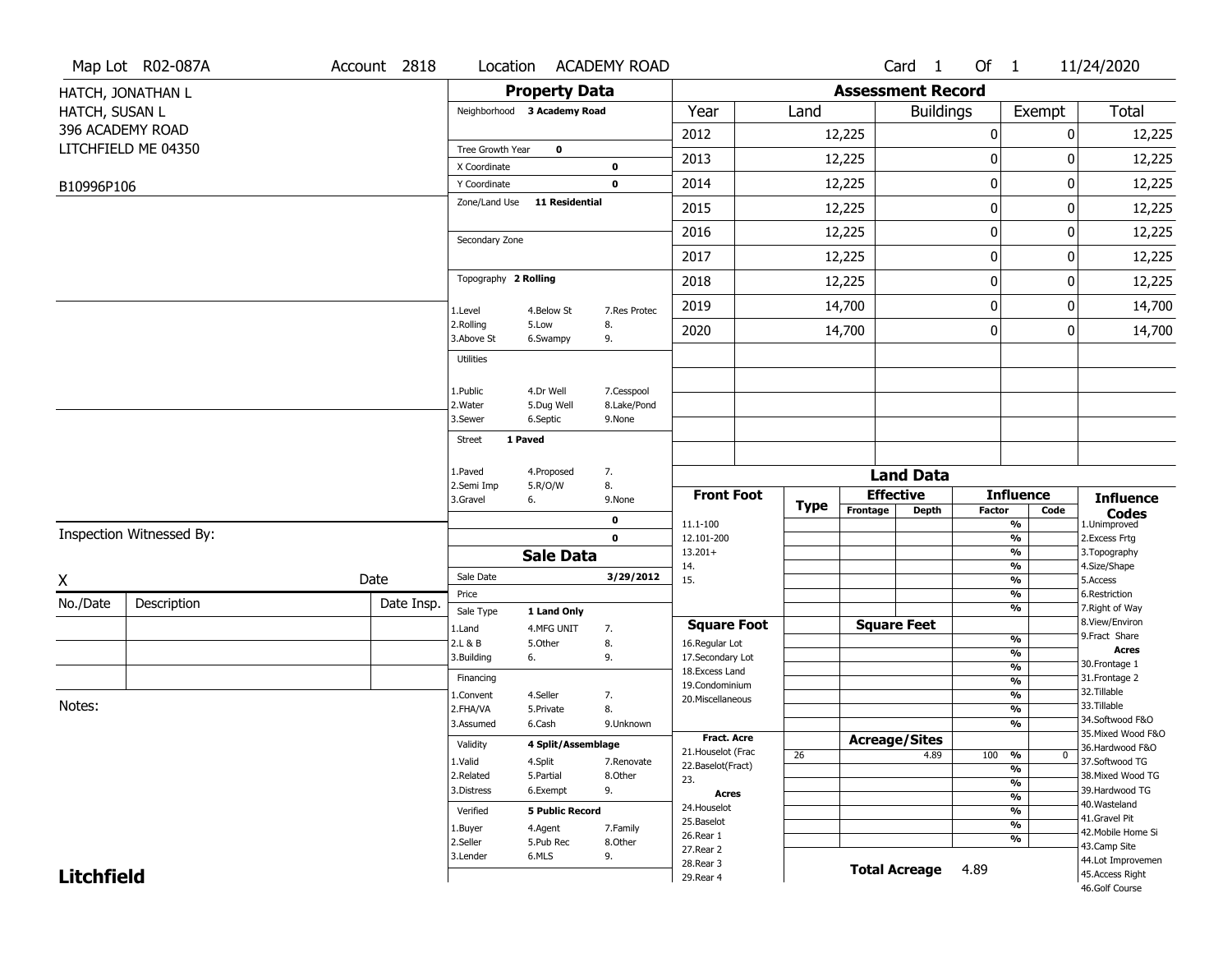|                       |                  |                                                   |                 |                  |            |                                       |               |                        |             |            | <b>Litchfield</b>   |        |      |            |
|-----------------------|------------------|---------------------------------------------------|-----------------|------------------|------------|---------------------------------------|---------------|------------------------|-------------|------------|---------------------|--------|------|------------|
|                       | Map Lot R02-087A |                                                   |                 |                  |            | Account 2818                          |               | Location               |             |            | <b>ACADEMY ROAD</b> | Card 1 | Of 1 | 11/24/2020 |
| <b>Building Style</b> |                  |                                                   | SF Bsmt Living  |                  |            |                                       |               | Layout                 |             |            |                     |        |      |            |
| 0.Uncoded             | 4.Cape           | 8.Log                                             | Fin Bsmt Grade  |                  |            |                                       |               | 1.Typical              | 4.          |            | 7.                  |        |      |            |
| 1.Conv.               | 5.Garrison       | 9.0ther                                           |                 | OPEN-5-CUSTOMIZE |            |                                       |               | 2.Inadeq               | 5.          |            | 8.                  |        |      |            |
| 2.Ranch               | 6.Split          | 10.Tri-Lev                                        | Heat Type       | 100%             |            |                                       |               | 3.                     | 6.          |            | 9.                  |        |      |            |
| 3.R Ranch             | 7.Contemp        | 11.Earth O                                        | 0.Uncoded       |                  | 4.Steam    | 8.Fl/Wall                             |               | Attic                  |             |            |                     |        |      |            |
| <b>Dwelling Units</b> |                  |                                                   | 1.HWBB          |                  | 5.FWA      | 9.No Heat                             |               | 1.1/4 Fin              | 4.Full Fin  |            | 7.                  |        |      |            |
| Other Units           |                  |                                                   | 2.HWCI          |                  | 6.GravWA   | 10.Radiant                            |               | 2.1/2 Fin              | 5.Fl/Stair  |            | 8.                  |        |      |            |
| <b>Stories</b>        |                  |                                                   | 3.H Pump        |                  | 7.Electric | 11.Radiant                            |               | 3.3/4 Fin              | 6.          |            | 9.None              |        |      |            |
| 1.1                   | 4.1.5            | 7.1.25                                            | Cool Type       | 0%               |            |                                       |               | Insulation             |             |            |                     |        |      |            |
| 2.2                   | 5.1.75           | 8.3.5                                             | 1.Refrig        |                  | 4.W&C Air  | 7.RadHW                               |               | 1.Full                 | 4.Minimal   |            | 7.                  |        |      |            |
| 3.3                   | 6.2.5            | 9.4                                               | 2.Evapor        |                  | 5.Monitor- | 8.                                    |               | 2. Heavy               | 5.Partial   |            | 8.                  |        |      |            |
| <b>Exterior Walls</b> |                  |                                                   | 3.H Pump        |                  | 6.Monitor- | 9.None                                |               | 3.Capped               | 6.          |            | 9.None              |        |      |            |
| 0.Uncoded             | 4.Asbestos       | 8.Concrete                                        | Kitchen Style   |                  |            |                                       |               | Unfinished %           |             |            |                     |        |      |            |
| 1.Wd Clapb            | 5.Stucco         | 9.0ther                                           | 1.Modern        |                  | 4.Obsolete | 7.                                    |               | Grade & Factor         |             |            |                     |        |      |            |
| 2.Vinyl               | 6.Brick          | 10.Wd shin                                        | 2. Typical      |                  | 5.         | 8.                                    |               | 1.E Grade              | 4.B Grade   |            | 7.AAA Grad          |        |      |            |
| 3.Compos.             | 7.Stone          | $11.71 - 11$                                      | 3.Old Type      |                  | 6.         | 9.None                                |               | 2.D Grade              | 5.A Grade   |            | 8.M&S               |        |      |            |
| Roof Surface          |                  |                                                   | Bath(s) Style   |                  |            |                                       |               | 3.C Grade              |             | 6.AA Grade | 9.Same              |        |      |            |
| 1.Asphalt             | 4.Composit       | 7.Rolled R                                        | 1.Modern        |                  | 4.Obsolete | 7.                                    |               | SQFT (Footprint)       |             |            |                     |        |      |            |
| 2.Slate               | 5.Wood           | 8.                                                | 2. Typical      |                  | 5.         | 8.                                    |               | Condition              |             |            |                     |        |      |            |
| 3. Metal              | 6.Other          | 9.                                                | 3.Old Type      |                  | 6.         | 9.None                                |               | 1.Poor                 | 4.Avg       |            | 7.V G               |        |      |            |
| SF Masonry Trim       |                  |                                                   | # Rooms         |                  |            |                                       |               | 2.Fair                 |             |            | 8.Exc               |        |      |            |
| OPEN-3-CUSTOM         |                  |                                                   |                 |                  |            |                                       |               |                        | $5.Avg+$    |            |                     |        |      |            |
|                       |                  |                                                   | # Bedrooms      |                  |            |                                       |               | 3.Avg-                 | 6.Good      |            | 9.Same              |        |      |            |
| OPEN-4-CUSTOM         |                  |                                                   | # Full Baths    |                  |            |                                       |               | Phys. % Good           |             |            |                     |        |      |            |
| Year Built            |                  |                                                   | # Half Baths    |                  |            |                                       |               | Funct. % Good          |             |            |                     |        |      |            |
| Year Remodeled        |                  |                                                   | # Addn Fixtures |                  |            |                                       |               | <b>Functional Code</b> |             |            |                     |        |      |            |
| Foundation            |                  |                                                   | # Fireplaces    |                  |            |                                       |               | 1.Incomp               | 4.Delap     |            | 7.No Power          |        |      |            |
| 1.Concrete            | 4.Wood           | 7.                                                |                 |                  |            |                                       |               | 2.0-Built              | 5.Bsmt      |            | 8.LongTerm          |        |      |            |
| 2.C Block             | 5.Slab           | 8.                                                |                 |                  |            |                                       |               | 3.Damage               | 6.Common    |            | 9.None              |        |      |            |
| 3.Br/Stone            | 6.Piers          | 9.                                                |                 |                  |            |                                       |               | Econ. % Good           |             |            |                     |        |      |            |
| Basement              |                  |                                                   |                 |                  |            |                                       |               | Economic Code          |             |            |                     |        |      |            |
| 1.1/4 Bmt             | 4.Full Bmt       | 7.                                                |                 |                  |            |                                       |               | 0.None                 |             | 3.No Power | 9.None              |        |      |            |
| 2.1/2 Bmt             | 5.Crawl Sp       | 8.                                                |                 |                  |            |                                       |               | 1.Location             |             | 4.Generate | 8.                  |        |      |            |
| 3.3/4 Bmt             | 6.               | 9.None                                            |                 |                  |            | <i>Software</i>                       |               | 2.Encroach             | 5.Multi-Fa  |            | 9.                  |        |      |            |
| Bsmt Gar # Cars       |                  |                                                   |                 |                  |            | A Division of Harris Computer Systems |               | <b>Entrance Code</b>   | $\mathbf 0$ |            |                     |        |      |            |
| Wet Basement          |                  |                                                   |                 |                  |            |                                       |               | 1.Interior             | 4.Vacant    |            | 7.                  |        |      |            |
| 1.Dry                 | 4.Dirt Flr       | 7.                                                |                 |                  |            |                                       |               | 2.Refusal              | 5.Estimate  |            | 8.                  |        |      |            |
| 2.Damp                | 5.               | 8.                                                |                 |                  |            |                                       |               | 3.Informed             | 6.Existing  |            | 9.                  |        |      |            |
| 3.Wet                 | 6.               | 9.                                                |                 |                  |            |                                       |               | Information Code 0     |             |            |                     |        |      |            |
|                       |                  |                                                   |                 |                  |            |                                       |               | 1.0wner                | 4.Agent     |            | 7.Vacant            |        |      |            |
|                       |                  |                                                   |                 |                  |            |                                       |               | 2.Relative             | 5.Estimate  |            | 8.                  |        |      |            |
|                       |                  | Date Inspected                                    |                 |                  |            |                                       |               | 3.Tenant               | 6.Other     |            | 9.                  |        |      |            |
|                       |                  |                                                   |                 |                  |            |                                       |               |                        |             |            | 1.One Story Fram    |        |      |            |
|                       |                  | <b>Additions, Outbuildings &amp; Improvements</b> |                 |                  |            |                                       |               |                        |             |            | 2. Two Story Fram   |        |      |            |
| Type                  |                  | Year                                              | Units           | Grade            | Cond       | Phys.                                 | Funct.        | Sound Value            |             |            | 3. Three Story Fr   |        |      |            |
|                       |                  |                                                   |                 |                  |            | $\%$                                  | $\%$          |                        |             |            | 4.1 & 1/2 Story     |        |      |            |
|                       |                  |                                                   |                 |                  |            | $\frac{0}{0}$                         | $\%$          |                        |             |            | 5.1 & 3/4 Story     |        |      |            |
|                       |                  |                                                   |                 |                  |            |                                       |               |                        |             |            | 6.2 & 1/2 Story     |        |      |            |
|                       |                  |                                                   |                 |                  |            | $\frac{9}{6}$                         | $\frac{1}{2}$ |                        |             |            |                     |        |      |            |
|                       |                  |                                                   |                 |                  |            | %                                     | $\%$          |                        |             |            | 21.Open Frame Por   |        |      |            |
|                       |                  |                                                   |                 |                  |            | $\sqrt{6}$                            | $\%$          |                        |             |            | 22.Encl Frame Por   |        |      |            |
|                       |                  |                                                   |                 |                  |            |                                       |               |                        |             |            | 23. Frame Garage    |        |      |            |
|                       |                  |                                                   |                 |                  |            | $\sqrt{6}$                            | $\%$          |                        |             |            | 24.Frame Shed       |        |      |            |
|                       |                  |                                                   |                 |                  |            | $\frac{0}{0}$                         | $\%$          |                        |             |            | 25. Frame Bay Wind  |        |      |            |
|                       |                  |                                                   |                 |                  |            | $\%$                                  | $\%$          |                        |             |            | 26.1SFr Overhang    |        |      |            |
|                       |                  |                                                   |                 |                  |            |                                       |               |                        |             |            | 27.Unfin Basement   |        |      |            |
|                       |                  |                                                   |                 |                  |            | $\sqrt{6}$                            | $\frac{1}{2}$ |                        |             |            | 28.Unfinished Att   |        |      |            |
|                       |                  |                                                   |                 |                  |            | $\sqrt{6}$                            | $\sqrt{6}$    |                        |             |            | 29. Finished Attic  |        |      |            |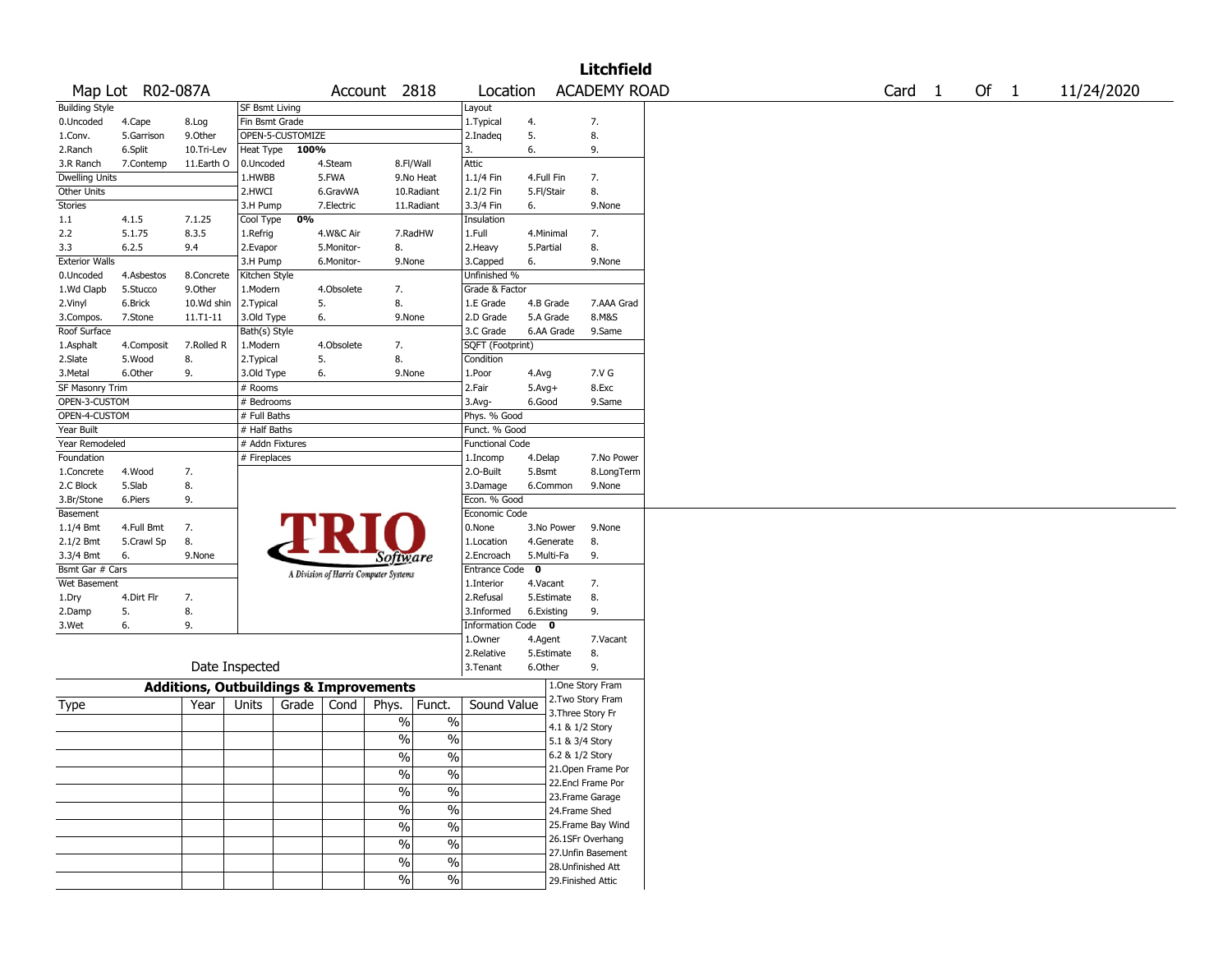|                   | Map Lot R02-092                       | Account 431 | Location                           |                         | 299 ACADEMY ROAD           |                                         |                       |             |                          | Card 1           | Of $1$        |                                           | 11/24/2020                            |
|-------------------|---------------------------------------|-------------|------------------------------------|-------------------------|----------------------------|-----------------------------------------|-----------------------|-------------|--------------------------|------------------|---------------|-------------------------------------------|---------------------------------------|
| METHORST ANDY     |                                       |             |                                    | <b>Property Data</b>    |                            |                                         |                       |             | <b>Assessment Record</b> |                  |               |                                           |                                       |
|                   | METHORST JOHAN/JOHANNA METHORST-TRIEP |             | Neighborhood 3 Academy Road        |                         |                            | Year                                    |                       | Land        |                          | <b>Buildings</b> |               | Exempt                                    | Total                                 |
|                   | 299 ACADEMY ROAD                      |             |                                    |                         |                            | 2007                                    |                       |             | 14,000                   |                  | $\mathbf 0$   | $\mathbf{0}$                              | 14,000                                |
|                   | LITCHFIELD ME 04350                   |             | Tree Growth Year                   | $\bf{0}$                |                            | 2008                                    |                       |             | 14,000                   |                  | $\Omega$      | 0                                         | 14,000                                |
|                   |                                       |             | X Coordinate<br>Y Coordinate       |                         | $\mathbf 0$<br>$\mathbf 0$ | 2009                                    |                       |             | 47,500                   |                  | 30,760        | 0                                         | 78,260                                |
| Previous Owner    | B7499P147 B9944P187 B10268P69         |             | Zone/Land Use                      | <b>11 Residential</b>   |                            |                                         |                       |             |                          |                  |               |                                           |                                       |
|                   | BEAUREGARD, JOANNE E.                 |             |                                    |                         |                            | 2010                                    |                       |             | 47,500                   |                  | 54,779        | 10,000                                    | 92,279                                |
| 391 CHESTNUT ST   |                                       |             | Secondary Zone                     |                         |                            | 2011                                    |                       |             | 47,500                   |                  | 51,332        | 10,000                                    | 88,832                                |
|                   |                                       |             |                                    |                         |                            | 2012                                    |                       |             | 47,500                   |                  | 51,332        | 10,000                                    | 88,832                                |
|                   | FRANKLIN MA 02038                     |             | Topography 2 Rolling               |                         |                            | 2013                                    |                       |             | 47,500                   |                  | 50,532        | 10,000                                    | 88,032                                |
|                   | Sale Date: 1/08/2009                  |             | 1.Level                            | 4.Below St              | 7.Res Protec               | 2014                                    |                       |             | 47,500                   |                  | 46,690        | 10,000                                    | 84,190                                |
|                   |                                       |             | 2.Rolling<br>3.Above St            | 5.Low<br>6.Swampy       | 8.<br>9.                   | 2015                                    |                       |             | 47,500                   |                  | 45,883        | 10,000                                    | 83,383                                |
|                   |                                       |             | <b>4 Drilled Well</b><br>Utilities |                         | <b>6 Septic System</b>     | 2016                                    |                       |             | 47,500                   |                  | 44,990        | 15,000                                    | 77,490                                |
|                   |                                       |             |                                    |                         |                            | 2017                                    |                       |             | 47,500                   |                  | 44,242        | 20,000                                    | 71,742                                |
|                   |                                       |             | 1.Public<br>2.Water                | 4.Dr Well<br>5.Dug Well | 7.Cesspool<br>8.Lake/Pond  | 2018                                    |                       |             | 47,500                   |                  | 43,400        | 19,200                                    | 71,700                                |
|                   |                                       |             | 3.Sewer                            | 6.Septic                | 9.None                     | 2019                                    |                       |             | 54,000                   |                  | 48,100        | 20,000                                    | 82,100                                |
|                   |                                       |             | 1 Paved<br><b>Street</b>           |                         |                            | 2020                                    |                       |             | 54,000                   |                  | 47,000        | 25,000                                    | 76,000                                |
|                   |                                       |             | 1.Paved                            | 4.Proposed              | 7.                         |                                         |                       |             |                          | <b>Land Data</b> |               |                                           |                                       |
|                   |                                       |             | 2.Semi Imp<br>3.Gravel<br>6.       | 5.R/O/W                 | 8.<br>9.None               | <b>Front Foot</b>                       |                       |             | <b>Effective</b>         |                  |               | <b>Influence</b>                          | <b>Influence</b>                      |
|                   |                                       |             |                                    |                         | 0                          | 11.1-100                                |                       | <b>Type</b> | Frontage                 | <b>Depth</b>     | <b>Factor</b> | Code                                      | <b>Codes</b>                          |
|                   |                                       |             |                                    |                         |                            |                                         |                       |             |                          |                  |               | $\overline{\frac{9}{6}}$                  | 1.Unimproved<br>2. Excess Frtg        |
|                   | Inspection Witnessed By:              |             |                                    |                         | $\mathbf 0$                | 12.101-200                              |                       |             |                          |                  |               | $\overline{\frac{9}{6}}$                  |                                       |
|                   |                                       |             |                                    | <b>Sale Data</b>        |                            | $13.201+$                               |                       |             |                          |                  |               | $\frac{9}{6}$                             | 3. Topography                         |
|                   |                                       | Date        | Sale Date                          |                         | 1/08/2009                  | 14.<br>15.                              |                       |             |                          |                  |               | $\frac{9}{6}$<br>$\frac{9}{6}$            | 4.Size/Shape<br>5.Access              |
| Χ                 |                                       |             | Price                              |                         | 15,000                     |                                         |                       |             |                          |                  |               | %                                         | 6.Restriction                         |
| No./Date          | Description                           | Date Insp.  | Sale Type                          | 1 Land Only             |                            |                                         |                       |             |                          |                  |               | %                                         | 7. Right of Way<br>8.View/Environ     |
|                   |                                       |             | 1.Land<br>2.L & B                  | 4.MFG UNIT<br>5.0ther   | 7.<br>8.                   | <b>Square Foot</b><br>16.Regular Lot    |                       |             | <b>Square Feet</b>       |                  |               | %                                         | 9.Fract Share                         |
|                   |                                       |             | 3.Building<br>6.                   |                         | 9.                         | 17.Secondary Lot                        |                       |             |                          |                  |               | %                                         | <b>Acres</b>                          |
|                   |                                       |             | Financing                          | 9 Unknown               |                            | 18.Excess Land                          |                       |             |                          |                  |               | $\overline{\frac{9}{6}}$<br>$\frac{9}{6}$ | 30. Frontage 1<br>31. Frontage 2      |
|                   |                                       |             | 1.Convent                          | 4.Seller                | 7.                         | 19.Condominium<br>20.Miscellaneous      |                       |             |                          |                  |               | $\frac{9}{6}$                             | 32.Tillable                           |
| Notes:            |                                       |             | 2.FHA/VA                           | 5.Private               | 8.                         |                                         |                       |             |                          |                  |               | $\frac{9}{6}$                             | 33.Tillable                           |
|                   |                                       |             | 3.Assumed                          | 6.Cash                  | 9.Unknown                  |                                         |                       |             |                          |                  |               | $\overline{\frac{9}{6}}$                  | 34.Softwood F&O<br>35. Mixed Wood F&O |
|                   |                                       |             | Validity                           | 1 Arms Length Sale      |                            | <b>Fract. Acre</b>                      |                       |             | <b>Acreage/Sites</b>     |                  |               |                                           | 36.Hardwood F&O                       |
|                   |                                       |             | 1.Valid                            | 4.Split                 | 7.Renovate                 | 21. Houselot (Frac<br>22.Baselot(Fract) | 24<br>$\overline{26}$ |             |                          | 1.00<br>3.00     | 100<br>100    | %<br>0<br>$\frac{9}{6}$<br>$\mathbf 0$    | 37.Softwood TG                        |
|                   |                                       |             | 2.Related                          | 5.Partial               | 8.Other                    | 23.                                     | 44                    |             |                          | 1.00             | 100           | $\frac{9}{6}$<br>$\mathbf 0$              | 38. Mixed Wood TG                     |
|                   |                                       |             | 3.Distress                         | 6.Exempt                | 9.                         | <b>Acres</b>                            |                       |             |                          |                  |               | $\frac{9}{6}$                             | 39.Hardwood TG<br>40. Wasteland       |
|                   |                                       |             | Verified                           | <b>5 Public Record</b>  |                            | 24. Houselot                            |                       |             |                          |                  |               | $\frac{9}{6}$                             | 41.Gravel Pit                         |
|                   |                                       |             | 1.Buyer                            | 4.Agent                 | 7.Family                   | 25.Baselot<br>26.Rear 1                 |                       |             |                          |                  |               | $\frac{9}{6}$                             | 42. Mobile Home Si                    |
|                   |                                       |             | 2.Seller                           | 5.Pub Rec               | 8.Other                    | 27. Rear 2                              |                       |             |                          |                  |               | $\frac{9}{6}$                             | 43.Camp Site                          |
| <b>Litchfield</b> |                                       |             | 3.Lender                           | 6.MLS                   | 9.                         | 28. Rear 3<br>29. Rear 4                |                       |             | <b>Total Acreage</b>     |                  | 4.00          |                                           | 44.Lot Improvemen<br>45.Access Right  |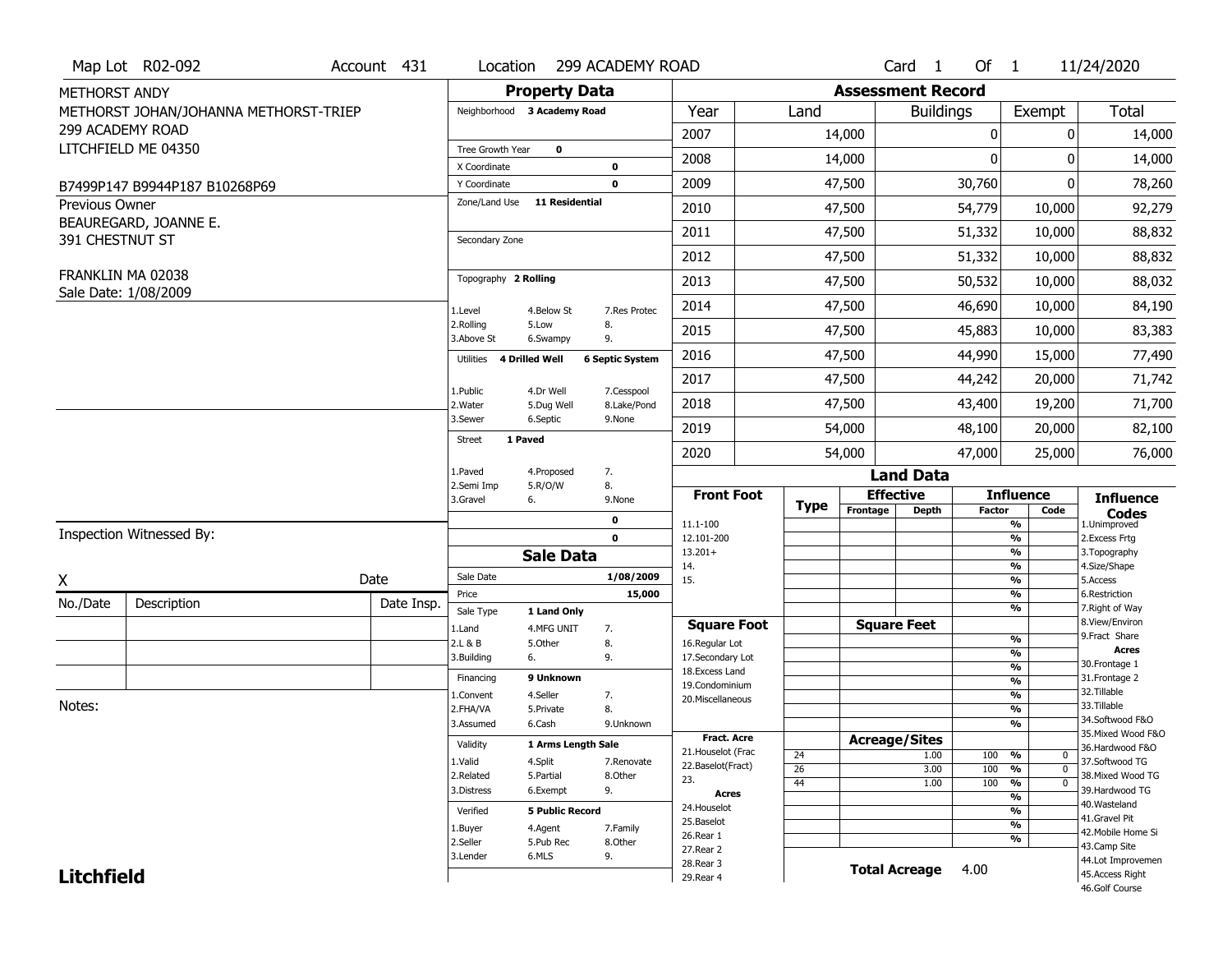|                              |                 |                                                   |                       |                  |                                       |                 |                             |                          |              |                 | <b>Litchfield</b>  |              |        |       |              |                   |                              |      |                    |                |      |
|------------------------------|-----------------|---------------------------------------------------|-----------------------|------------------|---------------------------------------|-----------------|-----------------------------|--------------------------|--------------|-----------------|--------------------|--------------|--------|-------|--------------|-------------------|------------------------------|------|--------------------|----------------|------|
|                              | Map Lot R02-092 |                                                   |                       |                  |                                       | Account 431     |                             | Location                 |              |                 | 299 ACADEMY ROAD   |              |        |       |              | Card <sub>1</sub> | Of 1                         |      |                    | 11/24/2020     |      |
| <b>Building Style</b>        |                 |                                                   | <b>SF Bsmt Living</b> |                  |                                       |                 |                             | Layout                   |              |                 |                    |              |        |       |              |                   |                              |      |                    |                |      |
| 0.Uncoded                    | 4.Cape          | 8.Log                                             | Fin Bsmt Grade        |                  |                                       |                 |                             | 1. Typical               | 4.           |                 | 7.                 |              |        |       |              |                   |                              |      |                    |                |      |
| 1.Conv.                      | 5.Garrison      | 9.Other                                           |                       | OPEN-5-CUSTOMIZE |                                       |                 |                             | 2.Inadeg                 | 5.           |                 | 8.                 |              |        |       |              |                   |                              |      | 20.0'              |                |      |
| 2.Ranch                      | 6.Split         | 10.Tri-Lev                                        | Heat Type             | 100%             |                                       |                 |                             | 3.                       | 6.           |                 | 9.                 |              |        |       |              |                   |                              |      |                    |                | 4.0' |
| 3.R Ranch                    | 7.Contemp       | 11.Earth O                                        | 0.Uncoded             |                  | 4.Steam                               |                 | 8.Fl/Wall                   | <b>Attic</b>             |              |                 |                    |              |        |       |              |                   |                              |      |                    |                |      |
| <b>Dwelling Units</b>        |                 |                                                   | 1.HWBB                |                  | 5.FWA                                 |                 | 9.No Heat                   | 1.1/4 Fin                | 4.Full Fin   |                 | 7.                 |              |        |       |              |                   |                              |      | CANOPYSV 100       |                |      |
| Other Units                  |                 |                                                   | 2.HWCI                |                  | 6.GravWA                              |                 | 10.Radiant                  | 2.1/2 Fin                | 5.Fl/Stair   |                 | 8.                 |              | CANOPY |       |              |                   |                              |      |                    |                |      |
| <b>Stories</b>               |                 |                                                   | 3.H Pump              |                  | 7. Electric                           |                 | 11.Radiant                  | 3.3/4 Fin                | 6.           |                 | 9.None             |              |        |       | CANOPYSV 200 |                   |                              |      |                    |                |      |
| 1.1                          | 4.1.5           | 7.1.25                                            | Cool Type             | 0%               |                                       |                 |                             | Insulation               |              |                 |                    | 28.0'        |        |       |              |                   |                              |      | 8.0"               |                |      |
| 2.2                          | 5.1.75          | 8.3.5                                             | 1.Refrig              |                  | 4.W&C Air                             |                 | 7.RadHW                     | 1.Full                   | 4.Minimal    |                 | 7.                 | 11/4s GARAGE | 20.0   | 6.0   |              |                   |                              |      |                    | WD 6.0         |      |
| 3.3                          | 6.2.5           | 9.4                                               | 2.Evapor              |                  | 5.Monitor-                            | 8.              |                             | 2. Heavy                 | 5.Partial    |                 | 8.                 |              |        |       | 10.0'        |                   |                              |      |                    |                |      |
| <b>Exterior Walls</b>        |                 |                                                   | 3.H Pump              |                  | 6.Monitor-                            |                 | 9.None                      | 3.Capped                 | 6.           |                 | 9.None             | 32.0         |        |       |              |                   | 8.0'<br>2007 UNKNOWN MH/SLAB |      |                    |                |      |
| 0.Uncoded                    | 4.Asbestos      | 8.Concrete                                        | Kitchen Style         |                  |                                       |                 |                             | Unfinished %             |              |                 |                    |              | 7.0'   | 14.0' |              | 14.0'             |                              |      |                    |                |      |
| 1.Wd Clapb                   | 5.Stucco        | 9.Other                                           | 1.Modern              |                  | 4.Obsolete                            | 7.              |                             | Grade & Factor           |              |                 |                    |              |        |       |              |                   |                              | 76.0 |                    |                |      |
| 2.Vinyl                      | 6.Brick         | 10.Wd shin                                        | 2.Typical             |                  | 5.                                    | 8.              |                             | 1.E Grade                | 4.B Grade    |                 | 7.AAA Grad         |              |        |       |              |                   |                              |      |                    |                |      |
| 3.Compos.                    | 7.Stone         | 11.T1-11                                          | 3.Old Type            |                  | 6.                                    |                 | 9.None                      | 2.D Grade                | 5.A Grade    |                 | 8.M&S              |              |        |       | CONC SLAB SV |                   |                              |      | OP                 | $10.0^{\circ}$ |      |
| Roof Surface                 |                 |                                                   | Bath(s) Style         |                  |                                       |                 |                             | 3.C Grade                |              | 6.AA Grade      | 9.Same             |              |        |       |              |                   |                              |      | 10.0'              |                |      |
| 1.Asphalt                    | 4.Composit      | 7.Rolled R                                        | 1.Modern              |                  | 4.Obsolete                            | 7.              |                             | SQFT (Footprint)         |              |                 |                    |              |        |       |              |                   |                              |      |                    |                |      |
| 2.Slate                      | 5.Wood          | 8.                                                | 2. Typical            |                  | 5.                                    | 8.              |                             | Condition                |              |                 |                    |              |        |       |              |                   |                              |      |                    |                |      |
| 3.Metal                      | 6.Other         | 9.                                                | 3.Old Type            |                  | 6.                                    |                 | 9.None                      | 1.Poor                   | 4.Avg        |                 | 7.V G              |              |        |       |              |                   |                              |      |                    |                |      |
| SF Masonry Trim              |                 |                                                   | # Rooms               |                  |                                       |                 |                             | 2.Fair                   | $5.$ Avg $+$ |                 | 8.Exc              |              |        |       |              |                   |                              |      |                    |                |      |
| OPEN-3-CUSTOM                |                 |                                                   | # Bedrooms            |                  |                                       |                 |                             | 3.Avg-                   | 6.Good       |                 | 9.Same             |              |        |       |              |                   |                              |      |                    |                |      |
| OPEN-4-CUSTOM                |                 |                                                   | # Full Baths          |                  |                                       |                 |                             | Phys. % Good             |              |                 |                    |              |        |       |              |                   |                              |      | 20.0'              |                |      |
| Year Built                   |                 |                                                   | # Half Baths          |                  |                                       |                 |                             | Funct. % Good            |              |                 |                    |              |        |       |              |                   |                              |      |                    | 8.0            |      |
| Year Remodeled               |                 |                                                   |                       | # Addn Fixtures  |                                       |                 |                             | <b>Functional Code</b>   |              |                 |                    |              |        |       |              |                   |                              |      |                    |                |      |
| Foundation                   |                 |                                                   | # Fireplaces          |                  |                                       |                 |                             | 1.Incomp                 | 4.Delap      |                 | 7.No Power         |              |        |       |              |                   |                              |      | SHIPPING CONATINER |                |      |
| 1.Concrete                   | 4.Wood          | 7.                                                |                       |                  |                                       |                 |                             | 2.0-Built                | 5.Bsmt       |                 | 8.LongTerm         |              |        |       |              |                   |                              |      | AS SHED SV \$1200  |                |      |
| 2.C Block                    | 5.Slab          | 8.                                                |                       |                  |                                       |                 |                             | 3.Damage                 |              | 6.Common        | 9.None             |              |        |       |              |                   |                              |      |                    |                |      |
| 3.Br/Stone                   | 6.Piers         | 9.                                                |                       |                  |                                       |                 |                             | Econ. % Good             |              |                 |                    |              |        |       |              |                   |                              |      |                    |                |      |
| Basement                     |                 |                                                   |                       |                  |                                       |                 |                             | Economic Code            |              |                 |                    |              |        |       |              |                   |                              |      |                    |                |      |
| $1.1/4$ Bmt                  | 4.Full Bmt      | 7.                                                |                       |                  |                                       |                 |                             | 0.None                   |              | 3.No Power      | 9.None             |              |        |       |              |                   |                              |      |                    |                |      |
| 2.1/2 Bmt                    | 5.Crawl Sp      | 8.<br>9.None                                      |                       |                  |                                       |                 |                             | 1.Location<br>2.Encroach | 5.Multi-Fa   | 4.Generate      | 8.<br>9.           |              |        |       |              |                   |                              |      |                    |                |      |
| 3.3/4 Bmt<br>Bsmt Gar # Cars | 6.              |                                                   |                       |                  |                                       | <i>Software</i> |                             | <b>Entrance Code</b>     |              |                 | 3 Information Only |              |        |       |              |                   |                              |      |                    |                |      |
| Wet Basement                 |                 |                                                   |                       |                  | A Division of Harris Computer Systems |                 |                             | 1.Interior               | 4.Vacant     |                 | 7.                 |              |        |       |              |                   |                              |      |                    |                |      |
| 1.Dry                        | 4.Dirt Flr      | 7.                                                |                       |                  |                                       |                 |                             | 2.Refusal                |              | 5.Estimate      | 8.                 |              |        |       |              |                   |                              |      |                    |                |      |
| 2.Damp                       | 5.              | 8.                                                |                       |                  |                                       |                 |                             | 3.Informed               | 6.Existing   |                 | 9.                 |              |        |       |              |                   |                              |      |                    |                |      |
| 3.Wet                        | 6.              | 9.                                                |                       |                  |                                       |                 |                             | Information Code 1 Owner |              |                 |                    |              |        |       |              |                   |                              |      |                    |                |      |
|                              |                 |                                                   |                       |                  |                                       |                 |                             | 1.0wner                  | 4.Agent      |                 | 7.Vacant           |              |        |       |              |                   |                              |      |                    |                |      |
|                              |                 |                                                   |                       |                  |                                       |                 |                             | 2.Relative               |              | 5.Estimate      | 8.                 |              |        |       |              |                   |                              |      |                    |                |      |
|                              |                 | Date Inspected                                    |                       |                  | 10/23/2018                            |                 |                             | 3. Tenant                | 6.Other      |                 | 9.                 |              |        |       |              |                   |                              |      |                    |                |      |
|                              |                 | <b>Additions, Outbuildings &amp; Improvements</b> |                       |                  |                                       |                 |                             |                          |              |                 | 1.One Story Fram   |              |        |       |              |                   |                              |      |                    |                |      |
| <b>Type</b>                  |                 | Year                                              | Units                 | Grade $ $        | Cond                                  | Phys.           | Funct.                      | Sound Value              |              |                 | 2. Two Story Fram  |              |        |       |              |                   |                              |      |                    |                |      |
|                              |                 |                                                   |                       |                  |                                       | 0               |                             |                          |              |                 | 3. Three Story Fr  |              |        |       |              |                   |                              |      |                    |                |      |
| 998 14 MFG UNIT              |                 | 2007                                              | 14x76                 | 3 100            | 14                                    |                 | % 100 %                     |                          |              | 4.1 & 1/2 Story |                    |              |        |       |              |                   |                              |      |                    |                |      |
| 101 Conc Slab                |                 | 2009                                              | 1064                  | 3 100            | 19                                    | 0               | $\%$<br>% 0                 |                          |              | 5.1 & 3/4 Story |                    |              |        |       |              |                   |                              |      |                    |                |      |
| 21 Open Frame                |                 | $2009$   100                                      |                       | 2 100            | 9                                     | 0               | % 0<br>%                    |                          |              | 6.2 & 1/2 Story |                    |              |        |       |              |                   |                              |      |                    |                |      |
| 68 Wood Deck/s               |                 | 2010                                              | 48                    | $\sqrt{3}100$    | 19                                    | 0               | $\sqrt{96}$ 0<br>$\sqrt{6}$ |                          |              |                 | 21. Open Frame Por |              |        |       |              |                   |                              |      |                    |                |      |
| 61 Canopy/s                  |                 | 0                                                 |                       |                  |                                       | $\sqrt{2}$      |                             | % 200                    |              |                 | 22.Encl Frame Por  |              |        |       |              |                   |                              |      |                    |                |      |
|                              |                 |                                                   |                       |                  |                                       |                 |                             |                          |              |                 | 23. Frame Garage   |              |        |       |              |                   |                              |      |                    |                |      |
| 24 Frame Shed                |                 | 0                                                 |                       |                  |                                       | $\sqrt{2}$      | $\frac{0}{0}$               | 1,200                    |              | 24.Frame Shed   |                    |              |        |       |              |                   |                              |      |                    |                |      |
| 72 1 1/4s Garage             |                 | 2010                                              | 896                   | 2 100            | 4                                     | 0               | % 100 %                     |                          |              |                 | 25. Frame Bay Wind |              |        |       |              |                   |                              |      |                    |                |      |
| 61 Canopy/s                  |                 | 2010                                              | 140                   | 1 100            | 4                                     | 0               | $\frac{9}{6}$ 75<br>$\%$    |                          |              |                 | 26.1SFr Overhang   |              |        |       |              |                   |                              |      |                    |                |      |
| 101 Conc Slab                |                 | 2009                                              | 140                   | 3 100            | 4                                     | 0               | $\frac{9}{6}$ 100 %         |                          |              |                 | 27.Unfin Basement  |              |        |       |              |                   |                              |      |                    |                |      |
| 61 Canopy/s                  |                 | 2010                                              |                       |                  |                                       | $\sqrt{6}$      |                             | % 100                    |              |                 | 28. Unfinished Att |              |        |       |              |                   |                              |      |                    |                |      |
|                              |                 |                                                   |                       |                  |                                       |                 |                             |                          |              |                 | 29. Finished Attic |              |        |       |              |                   |                              |      |                    |                |      |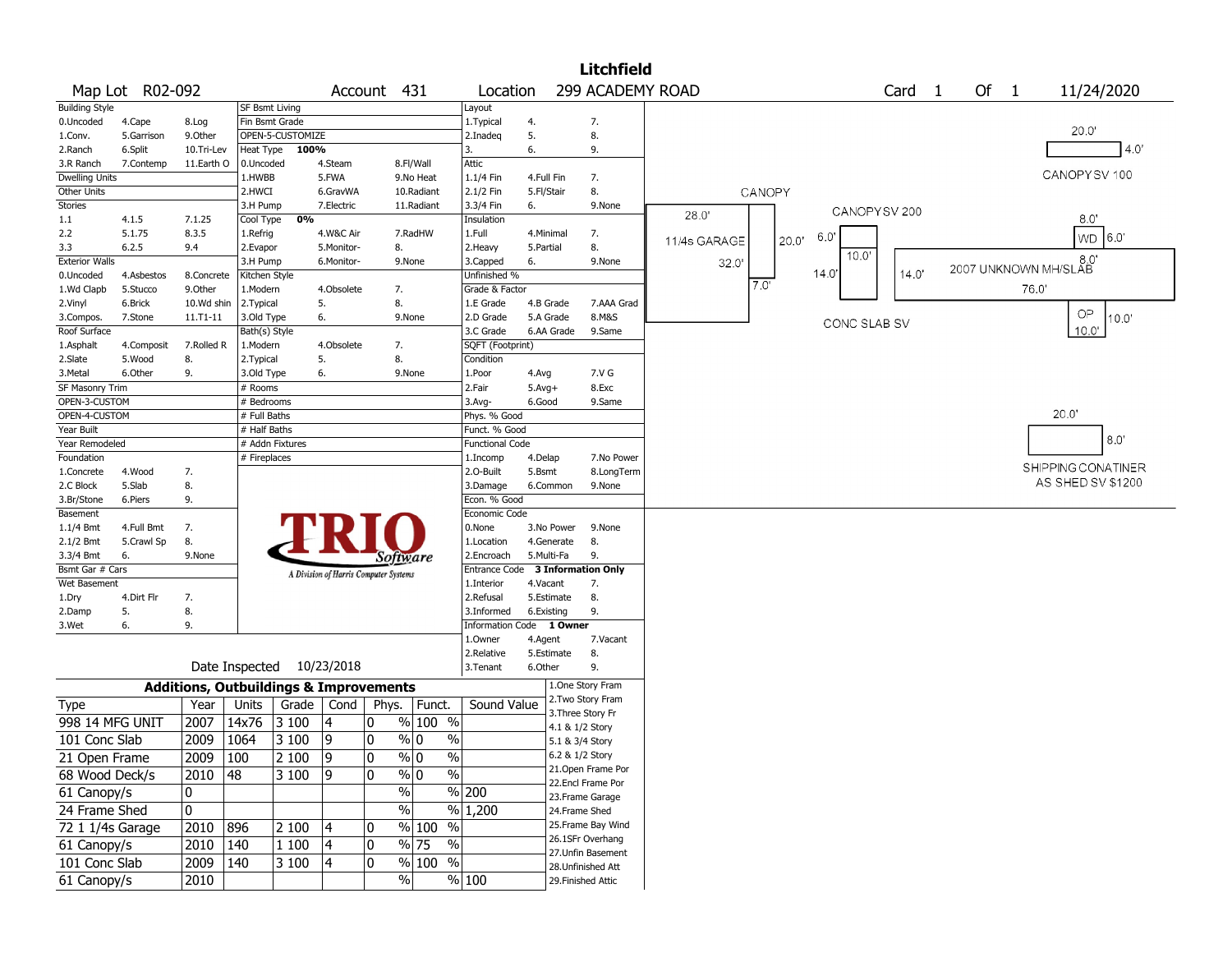|                       | Map Lot R02-098          | Account 560 | Location                    |                          | <b>ACADEMY ROAD</b> |                                      |                 |                          | Card <sub>1</sub>    | Of 1          |                                           | 11/24/2020                        |
|-----------------------|--------------------------|-------------|-----------------------------|--------------------------|---------------------|--------------------------------------|-----------------|--------------------------|----------------------|---------------|-------------------------------------------|-----------------------------------|
|                       | SHERMAN, BETSEY E        |             |                             | <b>Property Data</b>     |                     |                                      |                 | <b>Assessment Record</b> |                      |               |                                           |                                   |
|                       | SHERMAN, MICHAE; J       |             | Neighborhood 3 Academy Road |                          |                     | Year                                 | Land            |                          | <b>Buildings</b>     |               | Exempt                                    | <b>Total</b>                      |
|                       | 145 PINE TREE ROAD       |             |                             |                          |                     | 2007                                 |                 | 83,619                   |                      | 0             | 0                                         | 83,619                            |
|                       | LITCHFIELD ME 04350      |             | Tree Growth Year            | $\mathbf 0$              |                     |                                      |                 |                          |                      |               |                                           |                                   |
|                       |                          |             | X Coordinate                |                          | 0                   | 2008                                 |                 | 83,619                   |                      | 0             | 0                                         | 83,619                            |
|                       | B1123P258 B12429P44      |             | Y Coordinate                |                          | $\mathbf 0$         | 2009                                 |                 | 64,799                   |                      | $\mathbf 0$   | 0                                         | 64,799                            |
| Previous Owner        |                          |             | Zone/Land Use               | <b>11 Residential</b>    |                     | 2010                                 |                 | 64,799                   |                      | $\mathbf 0$   | 0                                         | 64,799                            |
|                       | ESTABROOK, KEITH H       |             |                             |                          |                     | 2011                                 |                 | 64,799                   |                      | $\mathbf 0$   | 0                                         | 64,799                            |
| <b>67 CENTER ROAD</b> |                          |             | Secondary Zone              |                          |                     | 2012                                 |                 | 64,799                   |                      | $\mathbf 0$   | 0                                         | 64,799                            |
|                       | LITCHFIELD ME 04350      |             | Topography 2 Rolling        |                          |                     | 2013                                 |                 | 64,799                   |                      | 0             | 0                                         | 64,799                            |
|                       | Sale Date: 2/08/2014     |             |                             |                          |                     |                                      |                 |                          |                      | $\mathbf 0$   |                                           |                                   |
|                       |                          |             | 1.Level<br>2.Rolling        | 4.Below St<br>5.Low      | 7.Res Protec<br>8.  | 2014                                 |                 | 64,799                   |                      |               | 0                                         | 64,799                            |
|                       |                          |             | 3.Above St                  | 6.Swampy                 | 9.                  | 2015                                 |                 | 64,799                   |                      | $\mathbf 0$   | 0                                         | 64,799                            |
|                       |                          |             | Utilities 9 None            |                          | 9 None              | 2016                                 |                 | 64,799                   |                      | $\mathbf 0$   | 0                                         | 64,799                            |
|                       |                          |             | 1.Public                    | 4.Dr Well                | 7.Cesspool          | 2017                                 |                 | 64,799                   |                      | $\mathbf 0$   | 0                                         | 64,799                            |
|                       |                          |             | 2. Water                    | 5.Dug Well               | 8.Lake/Pond         | 2018                                 |                 | 64,799                   |                      | $\mathbf 0$   | 0                                         | 64,799                            |
|                       |                          |             | 3.Sewer                     | 6.Septic                 | 9.None              | 2019                                 |                 | 61,900                   |                      | $\mathbf 0$   | 0                                         | 61,900                            |
|                       |                          |             | 1 Paved<br><b>Street</b>    |                          |                     | 2020                                 |                 | 61,900                   |                      | 0             | 0                                         | 61,900                            |
|                       |                          |             | 1.Paved                     | 4.Proposed               | 7.                  |                                      |                 |                          | <b>Land Data</b>     |               |                                           |                                   |
|                       |                          |             | 2.Semi Imp<br>3.Gravel      | 5.R/O/W<br>6.            | 8.<br>9.None        | <b>Front Foot</b>                    |                 |                          | <b>Effective</b>     |               | <b>Influence</b>                          | <b>Influence</b>                  |
|                       |                          |             |                             |                          | 0                   | 11.1-100                             | <b>Type</b>     | Frontage                 | <b>Depth</b>         | <b>Factor</b> | Code<br>%                                 | <b>Codes</b><br>1.Unimproved      |
|                       | Inspection Witnessed By: |             |                             |                          | $\mathbf 0$         | 12.101-200                           |                 |                          |                      |               | $\frac{9}{6}$                             | 2.Excess Frtg                     |
|                       |                          |             |                             | <b>Sale Data</b>         |                     | $13.201+$<br>14.                     |                 |                          |                      |               | %<br>$\frac{9}{6}$                        | 3. Topography<br>4.Size/Shape     |
| X                     |                          | Date        | Sale Date                   |                          | 2/08/2014           | 15.                                  |                 |                          |                      |               | %                                         | 5.Access                          |
| No./Date              | Description              | Date Insp.  | Price                       |                          |                     |                                      |                 |                          |                      |               | $\frac{9}{6}$                             | 6.Restriction                     |
|                       |                          |             | Sale Type                   | 1 Land Only              |                     |                                      |                 |                          | <b>Square Feet</b>   |               | %                                         | 7. Right of Way<br>8.View/Environ |
|                       |                          |             | 1.Land<br>2.L & B           | 4.MFG UNIT<br>5.Other    | 7.<br>8.            | <b>Square Foot</b><br>16.Regular Lot |                 |                          |                      |               | $\frac{9}{6}$                             | 9. Fract Share                    |
|                       |                          |             | 3.Building                  | 6.                       | 9.                  | 17.Secondary Lot                     |                 |                          |                      |               | %                                         | <b>Acres</b>                      |
|                       |                          |             | Financing                   | 9 Unknown                |                     | 18. Excess Land                      |                 |                          |                      |               | $\frac{9}{6}$                             | 30. Frontage 1<br>31. Frontage 2  |
|                       |                          |             |                             | 4.Seller                 |                     | 19.Condominium                       |                 |                          |                      |               | $\overline{\frac{9}{6}}$<br>$\frac{9}{6}$ | 32. Tillable                      |
| Notes:                |                          |             | 1.Convent<br>2.FHA/VA       | 5.Private                | 7.<br>8.            | 20.Miscellaneous                     |                 |                          |                      |               | $\frac{9}{6}$                             | 33.Tillable                       |
|                       |                          |             | 3.Assumed                   | 6.Cash                   | 9.Unknown           |                                      |                 |                          |                      |               | %                                         | 34.Softwood F&O                   |
|                       |                          |             |                             |                          |                     | <b>Fract. Acre</b>                   |                 |                          | <b>Acreage/Sites</b> |               |                                           | 35. Mixed Wood F&O                |
|                       |                          |             | Validity                    | <b>2 Related Parties</b> |                     | 21. Houselot (Frac                   | 25              |                          | 1.00                 | 100           | %<br>0                                    | 36.Hardwood F&O                   |
|                       |                          |             | 1.Valid                     | 4.Split                  | 7.Renovate          | 22.Baselot(Fract)                    | $\overline{26}$ |                          | 5.00                 | 100           | $\overline{0}$<br>%                       | 37.Softwood TG                    |
|                       |                          |             | 2.Related                   | 5.Partial                | 8.Other             | 23.                                  | $\overline{27}$ |                          | 10.00                | 100           | $\overline{0}$<br>%                       | 38. Mixed Wood TG                 |
|                       |                          |             | 3.Distress                  | 6.Exempt                 | 9.                  | <b>Acres</b>                         | $\overline{28}$ |                          | 28.30                | 100           | $\frac{9}{6}$<br>$\overline{0}$           | 39.Hardwood TG                    |
|                       |                          |             | Verified                    | <b>5 Public Record</b>   |                     | 24. Houselot                         | $\overline{40}$ |                          | 5.97                 | 50            | $\frac{9}{6}$<br>$\mathbf 0$              | 40. Wasteland<br>41.Gravel Pit    |
|                       |                          |             | 1.Buyer                     | 4.Agent                  | 7.Family            | 25.Baselot                           |                 |                          |                      |               | $\overline{\frac{9}{6}}$                  | 42. Mobile Home Si                |
|                       |                          |             | 2.Seller                    | 5.Pub Rec                | 8.Other             | 26.Rear 1                            |                 |                          |                      |               | %                                         | 43.Camp Site                      |
|                       |                          |             | 3.Lender                    | 6.MLS                    | 9.                  | 27.Rear 2<br>28.Rear 3               |                 |                          |                      |               |                                           | 44.Lot Improvemen                 |
| <b>Litchfield</b>     |                          |             |                             |                          |                     | 29. Rear 4                           |                 |                          | <b>Total Acreage</b> | 50.27         |                                           | 45.Access Right                   |
|                       |                          |             |                             |                          |                     |                                      |                 |                          |                      |               |                                           | 46.Golf Course                    |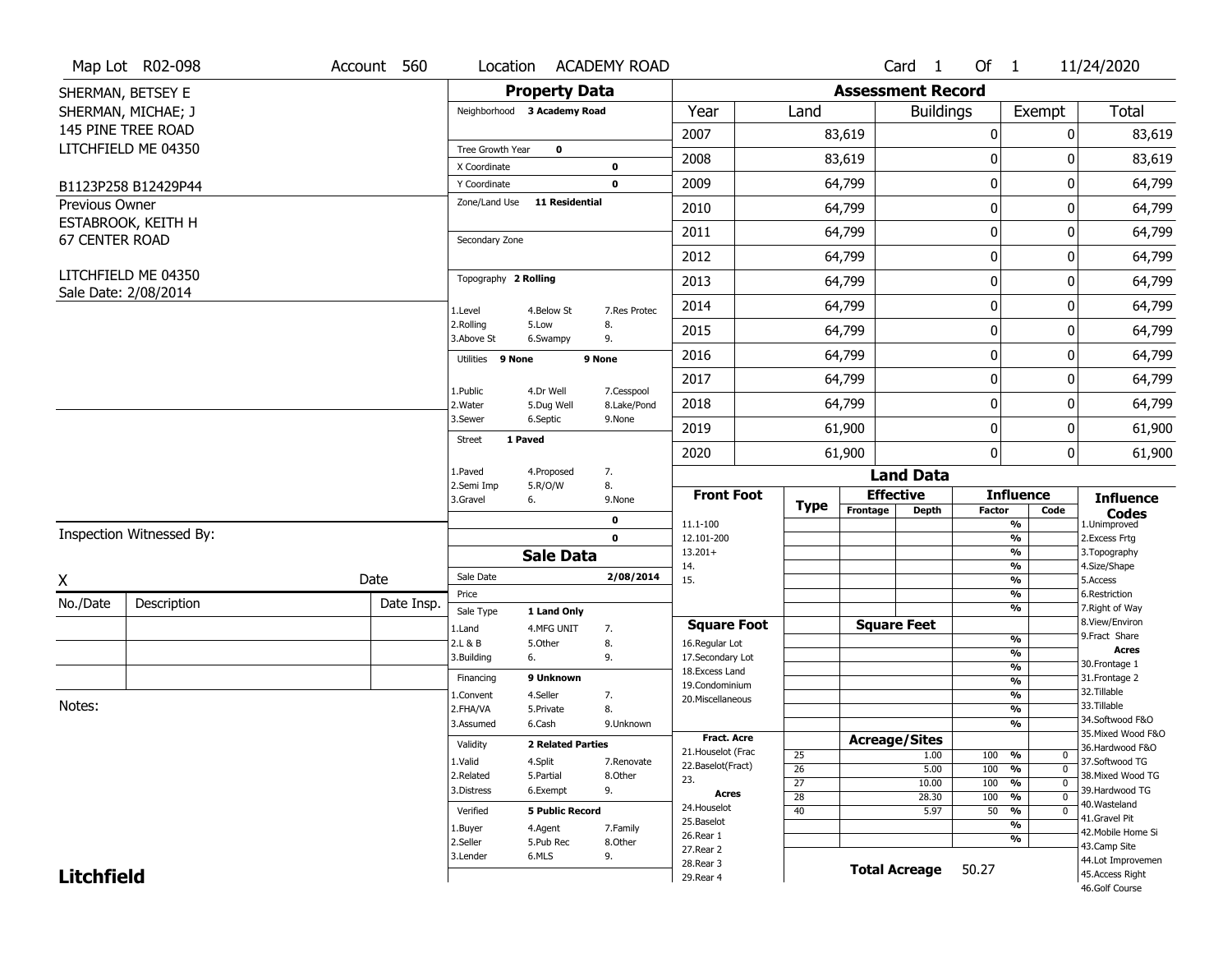|                       |                 |                                                   |                       |                  |            |                                       |                          |                        |             |            | <b>Litchfield</b>   |                   |        |            |
|-----------------------|-----------------|---------------------------------------------------|-----------------------|------------------|------------|---------------------------------------|--------------------------|------------------------|-------------|------------|---------------------|-------------------|--------|------------|
|                       | Map Lot R02-098 |                                                   |                       |                  | Account    |                                       | 560                      | Location               |             |            | <b>ACADEMY ROAD</b> | Card <sub>1</sub> | Of $1$ | 11/24/2020 |
| <b>Building Style</b> |                 |                                                   | <b>SF Bsmt Living</b> |                  |            |                                       |                          | Layout                 |             |            |                     |                   |        |            |
| 0.Uncoded             | 4.Cape          | 8.Log                                             | Fin Bsmt Grade        |                  |            |                                       |                          | 1.Typical              | 4.          |            | 7.                  |                   |        |            |
| 1.Conv.               | 5.Garrison      | 9.0ther                                           |                       | OPEN-5-CUSTOMIZE |            |                                       |                          | 2.Inadeg               | 5.          |            | 8.                  |                   |        |            |
| 2.Ranch               | 6.Split         | 10.Tri-Lev                                        | Heat Type             | 100%             |            |                                       |                          | 3.                     | 6.          |            | 9.                  |                   |        |            |
| 3.R Ranch             | 7.Contemp       | 11.Earth O                                        | 0.Uncoded             |                  | 4.Steam    |                                       | 8.Fl/Wall                | Attic                  |             |            |                     |                   |        |            |
| <b>Dwelling Units</b> |                 |                                                   | 1.HWBB                |                  | 5.FWA      |                                       | 9.No Heat                | 1.1/4 Fin              | 4.Full Fin  |            | 7.                  |                   |        |            |
| Other Units           |                 |                                                   | 2.HWCI                |                  | 6.GravWA   |                                       | 10.Radiant               | 2.1/2 Fin              | 5.Fl/Stair  |            | 8.                  |                   |        |            |
| Stories               |                 |                                                   | 3.H Pump              |                  | 7.Electric |                                       | 11.Radiant               | 3.3/4 Fin              | 6.          |            | 9.None              |                   |        |            |
| 1.1                   | 4.1.5           | 7.1.25                                            | Cool Type             | 0%               |            |                                       |                          | Insulation             |             |            |                     |                   |        |            |
| 2.2                   | 5.1.75          | 8.3.5                                             | 1.Refrig              |                  | 4.W&C Air  |                                       | 7.RadHW                  | 1.Full                 | 4.Minimal   |            | 7.                  |                   |        |            |
| 3.3                   | 6.2.5           | 9.4                                               | 2.Evapor              |                  | 5.Monitor- | 8.                                    |                          | 2.Heavy                | 5.Partial   |            | 8.                  |                   |        |            |
| <b>Exterior Walls</b> |                 |                                                   | 3.H Pump              |                  | 6.Monitor- | 9.None                                |                          | 3.Capped               | 6.          |            | 9.None              |                   |        |            |
| 0.Uncoded             | 4.Asbestos      | 8.Concrete                                        | Kitchen Style         |                  |            |                                       |                          | Unfinished %           |             |            |                     |                   |        |            |
| 1.Wd Clapb            | 5.Stucco        | 9.Other                                           | 1.Modern              |                  | 4.Obsolete | 7.                                    |                          | Grade & Factor         |             |            |                     |                   |        |            |
| 2.Vinyl               | 6.Brick         | 10.Wd shin                                        | 2.Typical             | 5.               |            | 8.                                    |                          | 1.E Grade              | 4.B Grade   |            | 7.AAA Grad          |                   |        |            |
| 3.Compos.             | 7.Stone         | 11.T1-11                                          | 3.Old Type            | 6.               |            | 9.None                                |                          | 2.D Grade              | 5.A Grade   |            | 8.M&S               |                   |        |            |
| Roof Surface          |                 |                                                   | Bath(s) Style         |                  |            |                                       |                          | 3.C Grade              |             | 6.AA Grade | 9.Same              |                   |        |            |
| 1.Asphalt             | 4.Composit      | 7.Rolled R                                        | 1.Modern              |                  | 4.Obsolete | 7.                                    |                          | SQFT (Footprint)       |             |            |                     |                   |        |            |
| 2.Slate               | 5.Wood          | 8.                                                | 2.Typical             | 5.               |            | 8.                                    |                          | Condition              |             |            |                     |                   |        |            |
| 3. Metal              | 6.Other         | 9.                                                | 3.Old Type            | 6.               |            | 9.None                                |                          | 1.Poor                 | 4.Avg       |            | 7.V G               |                   |        |            |
| SF Masonry Trim       |                 |                                                   | # Rooms               |                  |            |                                       |                          | 2.Fair                 | $5.Avg+$    |            | 8.Exc               |                   |        |            |
| OPEN-3-CUSTOM         |                 |                                                   | # Bedrooms            |                  |            |                                       |                          | 3.Avg-                 | 6.Good      |            | 9.Same              |                   |        |            |
| OPEN-4-CUSTOM         |                 |                                                   | # Full Baths          |                  |            |                                       |                          | Phys. % Good           |             |            |                     |                   |        |            |
| Year Built            |                 |                                                   | # Half Baths          |                  |            |                                       |                          | Funct. % Good          |             |            |                     |                   |        |            |
| Year Remodeled        |                 |                                                   | # Addn Fixtures       |                  |            |                                       |                          | <b>Functional Code</b> |             |            |                     |                   |        |            |
| Foundation            |                 |                                                   | # Fireplaces          |                  |            |                                       |                          | 1.Incomp               | 4.Delap     |            | 7.No Power          |                   |        |            |
| 1.Concrete            | 4.Wood          | 7.                                                |                       |                  |            |                                       |                          | 2.O-Built              | 5.Bsmt      |            | 8.LongTerm          |                   |        |            |
| 2.C Block             | 5.Slab          | 8.                                                |                       |                  |            |                                       |                          | 3.Damage               |             | 6.Common   | 9.None              |                   |        |            |
| 3.Br/Stone            | 6.Piers         | 9.                                                |                       |                  |            |                                       |                          | Econ. % Good           |             |            |                     |                   |        |            |
| Basement              |                 |                                                   |                       |                  |            |                                       |                          | Economic Code          |             |            |                     |                   |        |            |
| $1.1/4$ Bmt           | 4.Full Bmt      | 7.                                                |                       |                  |            |                                       |                          | 0.None                 |             | 3.No Power | 9.None              |                   |        |            |
| 2.1/2 Bmt             | 5.Crawl Sp      | 8.                                                |                       |                  |            |                                       |                          | 1.Location             |             | 4.Generate | 8.                  |                   |        |            |
| 3.3/4 Bmt             | 6.              | 9.None                                            |                       |                  |            | <i>Software</i>                       |                          | 2.Encroach             | 5.Multi-Fa  |            | 9.                  |                   |        |            |
| Bsmt Gar # Cars       |                 |                                                   |                       |                  |            |                                       |                          | <b>Entrance Code</b>   | $\mathbf 0$ |            |                     |                   |        |            |
| Wet Basement          |                 |                                                   |                       |                  |            | A Division of Harris Computer Systems |                          | 1.Interior             | 4.Vacant    |            | 7.                  |                   |        |            |
| 1.Dry                 | 4.Dirt Flr      | 7.                                                |                       |                  |            |                                       |                          | 2.Refusal              |             | 5.Estimate | 8.                  |                   |        |            |
| 2.Damp                | 5.              | 8.                                                |                       |                  |            |                                       |                          | 3.Informed             | 6.Existing  |            | 9.                  |                   |        |            |
| 3.Wet                 | 6.              | 9.                                                |                       |                  |            |                                       |                          | Information Code 0     |             |            |                     |                   |        |            |
|                       |                 |                                                   |                       |                  |            |                                       |                          | 1.0wner                | 4.Agent     |            | 7.Vacant            |                   |        |            |
|                       |                 |                                                   |                       |                  |            |                                       |                          | 2.Relative             |             | 5.Estimate | 8.                  |                   |        |            |
|                       |                 | Date Inspected                                    |                       |                  |            |                                       |                          | 3.Tenant               | 6.Other     |            | 9.                  |                   |        |            |
|                       |                 | <b>Additions, Outbuildings &amp; Improvements</b> |                       |                  |            |                                       |                          |                        |             |            | 1.One Story Fram    |                   |        |            |
|                       |                 |                                                   |                       |                  |            |                                       |                          |                        |             |            | 2. Two Story Fram   |                   |        |            |
| Type                  |                 | Year                                              | Units                 | Grade            | Cond       | Phys.                                 | Funct.                   | Sound Value            |             |            | 3. Three Story Fr   |                   |        |            |
|                       |                 |                                                   |                       |                  |            | $\%$                                  | $\%$                     |                        |             |            | 4.1 & 1/2 Story     |                   |        |            |
|                       |                 |                                                   |                       |                  |            | %                                     | $\%$                     |                        |             |            | 5.1 & 3/4 Story     |                   |        |            |
|                       |                 |                                                   |                       |                  |            | $\frac{1}{2}$                         | $\frac{0}{6}$            |                        |             |            | 6.2 & 1/2 Story     |                   |        |            |
|                       |                 |                                                   |                       |                  |            |                                       |                          |                        |             |            | 21. Open Frame Por  |                   |        |            |
|                       |                 |                                                   |                       |                  |            | $\sqrt{6}$                            | $\%$                     |                        |             |            | 22.Encl Frame Por   |                   |        |            |
|                       |                 |                                                   |                       |                  |            | $\sqrt{6}$                            | $\%$                     |                        |             |            | 23. Frame Garage    |                   |        |            |
|                       |                 |                                                   |                       |                  |            | $\sqrt{6}$                            | $\%$                     |                        |             |            | 24.Frame Shed       |                   |        |            |
|                       |                 |                                                   |                       |                  |            | $\sqrt{6}$                            | $\overline{\frac{0}{0}}$ |                        |             |            | 25. Frame Bay Wind  |                   |        |            |
|                       |                 |                                                   |                       |                  |            |                                       |                          |                        |             |            | 26.1SFr Overhang    |                   |        |            |
|                       |                 |                                                   |                       |                  |            | $\%$                                  | $\%$                     |                        |             |            | 27.Unfin Basement   |                   |        |            |
|                       |                 |                                                   |                       |                  |            | $\sqrt{6}$                            | $\%$                     |                        |             |            | 28.Unfinished Att   |                   |        |            |
|                       |                 |                                                   |                       |                  |            | $\frac{0}{0}$                         | $\%$                     |                        |             |            | 29. Finished Attic  |                   |        |            |
|                       |                 |                                                   |                       |                  |            |                                       |                          |                        |             |            |                     |                   |        |            |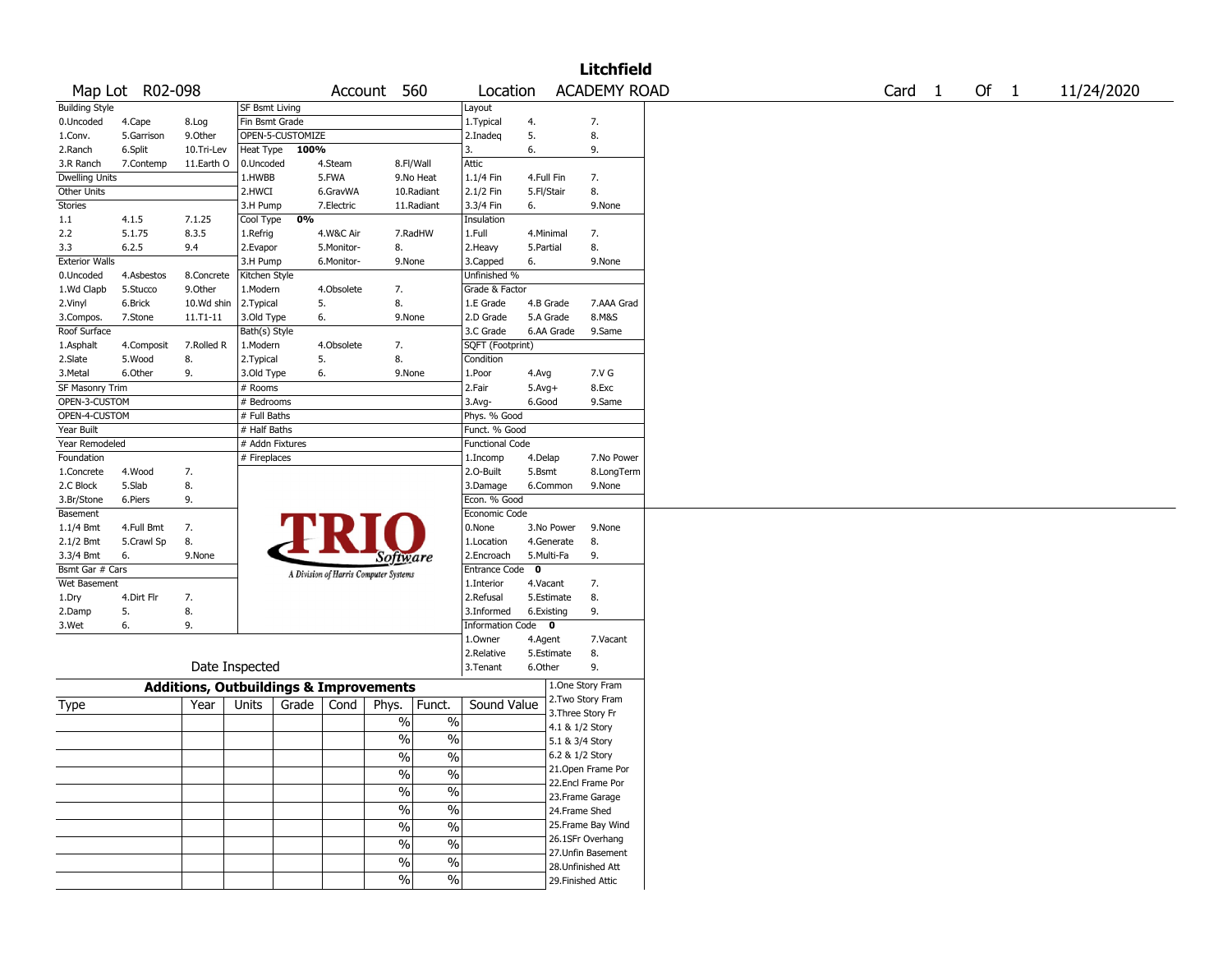|                            | Map Lot R02-098A                                                                                                | Account 1204 | Location                           | 277 ACADEMY ROAD                  |                                   |                                    |                 |                          | Card <sub>1</sub>    | Of $1$        |                                | 11/24/2020                         |
|----------------------------|-----------------------------------------------------------------------------------------------------------------|--------------|------------------------------------|-----------------------------------|-----------------------------------|------------------------------------|-----------------|--------------------------|----------------------|---------------|--------------------------------|------------------------------------|
|                            | PELKEY, MICHAEL W                                                                                               |              |                                    | <b>Property Data</b>              |                                   |                                    |                 | <b>Assessment Record</b> |                      |               |                                |                                    |
| PELKEY, NICOLE M           |                                                                                                                 |              | Neighborhood 3 Academy Road        |                                   | Year                              |                                    | Land            |                          | <b>Buildings</b>     |               | Exempt                         | <b>Total</b>                       |
| 97 WEED WAY                |                                                                                                                 |              |                                    |                                   | 2007                              |                                    |                 | 40,870                   |                      | 86,440        | 13,000                         | 114,310                            |
|                            | BRUNSWICK ME 04011                                                                                              |              | Tree Growth Year                   | $\mathbf 0$                       |                                   |                                    |                 |                          |                      |               |                                |                                    |
|                            |                                                                                                                 |              | X Coordinate                       | $\mathbf 0$                       | 2008                              |                                    |                 | 40,870                   |                      | 86,298        | 12,350                         | 114,818                            |
| B13418P43                  |                                                                                                                 |              | Y Coordinate                       | $\mathbf 0$                       | 2009                              |                                    |                 | 40,750                   |                      | 100,795       | 9,500                          | 132,045                            |
| Previous Owner             |                                                                                                                 |              | Zone/Land Use                      | <b>11 Residential</b>             | 2010                              |                                    |                 | 40,750                   |                      | 77,623        | 10,000                         | 108,373                            |
| VENDUE, LLC<br>PO BOX 7872 |                                                                                                                 |              | Secondary Zone                     |                                   | 2011                              |                                    |                 | 40,750                   |                      | 97,960        | 10,000                         | 128,710                            |
|                            |                                                                                                                 |              |                                    |                                   | 2012                              |                                    |                 | 40,750                   |                      | 97,960        | 10,000                         | 128,710                            |
|                            | PORTLAND ME 04112<br>Sale Date: 12/06/2019                                                                      |              | Topography 2 Rolling               |                                   | 2013                              |                                    |                 | 40,750                   |                      | 96,799        | 10,000                         | 127,549                            |
| Previous Owner             |                                                                                                                 |              | 1.Level                            | 4.Below St                        | 2014<br>7.Res Protec              |                                    |                 | 40,750                   |                      | 96,791        |                                | 137,541                            |
|                            | <b>CAMDEN NATIONAL BANK</b>                                                                                     |              | 2.Rolling<br>3.Above St            | 8.<br>5.Low<br>9.<br>6.Swampy     | 2015                              |                                    |                 | 40,750                   |                      | 95,692        | O                              | 136,442                            |
| P.O. BOX 4600              | NORMAN, HANSON & DELTROY, LLC.                                                                                  |              | <b>4 Drilled Well</b><br>Utilities | <b>6 Septic System</b>            | 2016                              |                                    |                 | 40,750                   |                      | 95,684        | 15,000                         | 121,434                            |
|                            | PORTLAND ME 04112                                                                                               |              |                                    |                                   | 2017                              |                                    |                 | 40,750                   |                      | 94,522        | 20,000                         | 115,272                            |
|                            | Sale Date: 8/28/2019                                                                                            |              | 1.Public<br>2. Water               | 4.Dr Well<br>5.Dug Well           | 7.Cesspool<br>2018<br>8.Lake/Pond |                                    |                 | 40,750                   |                      | 94,514        | 19,200                         | 116,064                            |
| Previous Owner             | MCPHERSON, JUDITH A                                                                                             |              | 3.Sewer                            | 6.Septic<br>9.None                | 2019                              |                                    |                 | 45,900                   |                      | 91,600        | 0                              | 137,500                            |
|                            | 277 ACADEMY ROAD                                                                                                |              | 1 Paved<br><b>Street</b>           |                                   | 2020                              |                                    |                 | 45,900                   |                      | 91,600        | 0                              | 137,500                            |
|                            |                                                                                                                 |              | 1.Paved                            | 7.<br>4.Proposed                  |                                   |                                    |                 |                          | <b>Land Data</b>     |               |                                |                                    |
|                            | LITCHFIELD ME 04350                                                                                             |              | 2.Semi Imp<br>3.Gravel             | 5.R/O/W<br>8.<br>6.<br>9.None     |                                   | <b>Front Foot</b>                  |                 |                          | <b>Effective</b>     |               | <b>Influence</b>               | <b>Influence</b>                   |
|                            |                                                                                                                 |              |                                    |                                   |                                   |                                    |                 |                          |                      |               |                                |                                    |
|                            | Sale Date: 12/02/2018                                                                                           |              |                                    |                                   |                                   |                                    | <b>Type</b>     | Frontage                 | <b>Depth</b>         | <b>Factor</b> | Code                           | Codes                              |
|                            | Inspection Witnessed By:                                                                                        |              |                                    | 0<br>$\mathbf 0$                  | 11.1-100<br>12.101-200            |                                    |                 |                          |                      |               | %<br>%                         | 1.Unimproved<br>2. Excess Frtg     |
|                            |                                                                                                                 |              |                                    | <b>Sale Data</b>                  | $13.201+$                         |                                    |                 |                          |                      |               | %                              | 3. Topography                      |
|                            |                                                                                                                 |              | Sale Date                          |                                   | 14.<br>12/06/2019<br>15.          |                                    |                 |                          |                      |               | %<br>%                         | 4.Size/Shape<br>5.Access           |
| X                          |                                                                                                                 | Date         | Price                              |                                   | 125,000                           |                                    |                 |                          |                      |               | %                              | 6.Restriction                      |
| No./Date                   | Description                                                                                                     | Date Insp.   | Sale Type                          | 2 Land & Buildings                |                                   |                                    |                 |                          |                      |               | %                              | 7. Right of Way                    |
|                            |                                                                                                                 |              | 1.Land                             | 4.MFG UNIT<br>7.                  |                                   | <b>Square Foot</b>                 |                 |                          | <b>Square Feet</b>   |               |                                | 8.View/Environ<br>9. Fract Share   |
|                            |                                                                                                                 |              | 2.L & B<br>3.Building              | 5.Other<br>8.<br>9.<br>6.         |                                   | 16.Regular Lot<br>17.Secondary Lot |                 |                          |                      |               | %<br>%                         | Acres                              |
|                            |                                                                                                                 |              |                                    |                                   |                                   | 18. Excess Land                    |                 |                          |                      |               | $\frac{9}{6}$                  | 30. Frontage 1                     |
|                            |                                                                                                                 |              | Financing                          | 9 Unknown                         |                                   | 19.Condominium                     |                 |                          |                      |               | %                              | 31. Frontage 2<br>32. Tillable     |
| Notes:                     |                                                                                                                 |              | 1.Convent<br>2.FHA/VA              | 4.Seller<br>7.<br>8.<br>5.Private |                                   | 20.Miscellaneous                   |                 |                          |                      |               | $\frac{9}{6}$<br>$\frac{9}{6}$ | 33.Tillable                        |
|                            |                                                                                                                 |              | 3.Assumed                          | 6.Cash                            | 9.Unknown                         |                                    |                 |                          |                      |               | %                              | 34.Softwood F&O                    |
|                            | '16 Per info provided waiver of foreclosure as of November<br>2014. reinstate Homestead exemption and recommend |              | Validity                           | 1 Arms Length Sale                |                                   | <b>Fract. Acre</b>                 |                 |                          | <b>Acreage/Sites</b> |               |                                | 35. Mixed Wood F&O                 |
| abatement for 2015.        |                                                                                                                 |              | 1.Valid                            |                                   | 7.Renovate                        | 21. Houselot (Frac                 | 24              |                          | 1.00                 | 100           | %<br>0                         | 36.Hardwood F&O<br>37.Softwood TG  |
|                            |                                                                                                                 |              | 2.Related                          | 4.Split<br>5.Partial<br>8.Other   |                                   | 22.Baselot(Fract)                  | $\overline{26}$ |                          | 0.30                 | 100           | $\overline{0}$<br>%            | 38. Mixed Wood TG                  |
|                            |                                                                                                                 |              | 3.Distress                         | 9.<br>6.Exempt                    | 23.                               | <b>Acres</b>                       | 44              |                          | 1.00                 | 100           | $\overline{0}$<br>%            | 39.Hardwood TG                     |
|                            |                                                                                                                 |              | Verified                           | <b>5 Public Record</b>            | 24. Houselot                      |                                    |                 |                          |                      |               | %<br>%                         | 40. Wasteland                      |
|                            |                                                                                                                 |              | 1.Buyer                            | 4.Agent<br>7.Family               | 25.Baselot                        |                                    |                 |                          |                      |               | %                              | 41.Gravel Pit                      |
|                            |                                                                                                                 |              | 2.Seller                           | 5.Pub Rec<br>8.Other              | 26.Rear 1                         |                                    |                 |                          |                      |               | %                              | 42. Mobile Home Si<br>43.Camp Site |
|                            |                                                                                                                 |              | 3.Lender                           | 9.<br>6.MLS                       | 27.Rear 2<br>28. Rear 3           |                                    |                 |                          |                      |               |                                | 44.Lot Improvemen                  |
| <b>Litchfield</b>          |                                                                                                                 |              |                                    |                                   | 29. Rear 4                        |                                    |                 |                          | <b>Total Acreage</b> | 1.30          |                                | 45.Access Right<br>46.Golf Course  |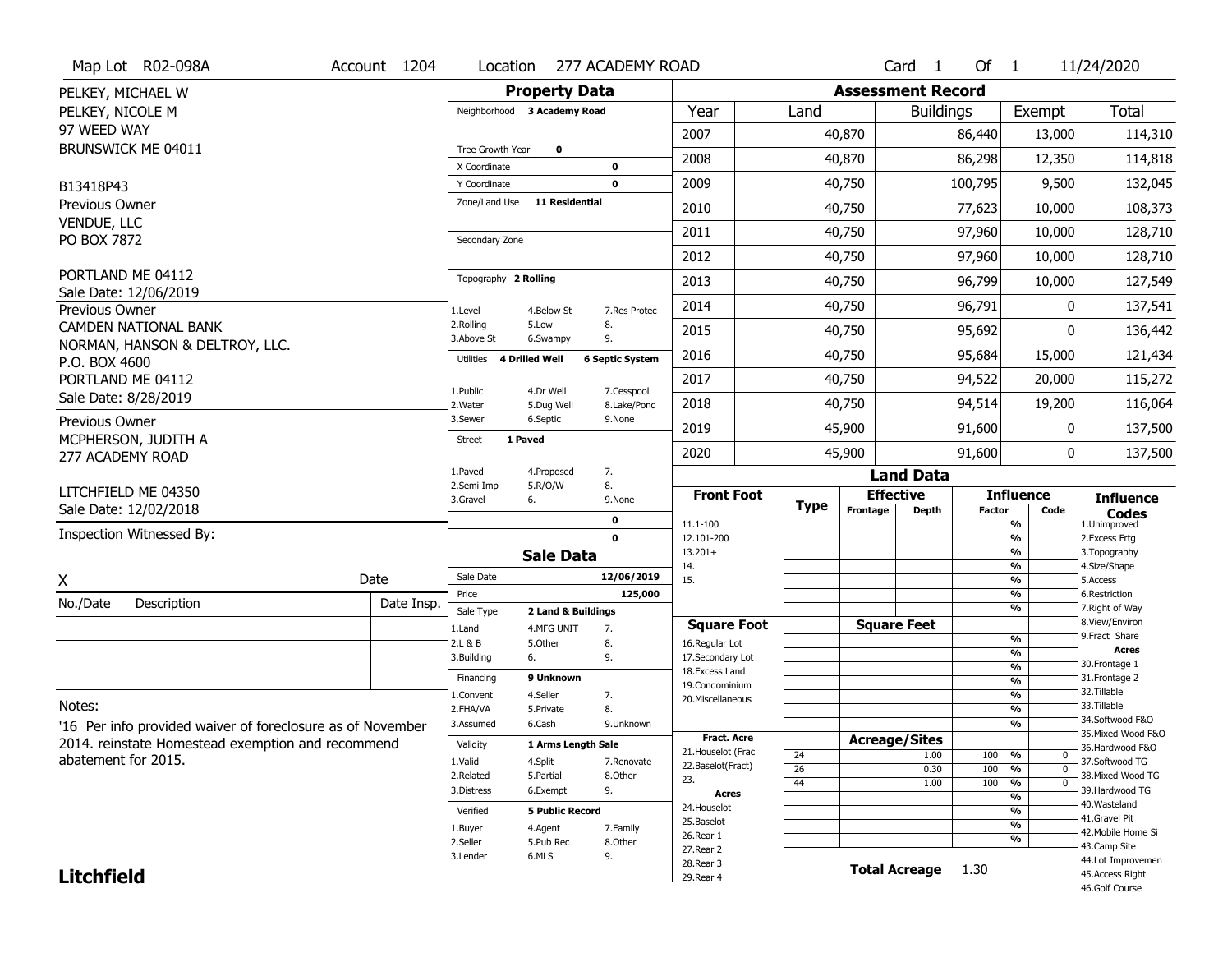|                      |                                |            |                                                   |                  |                |                                       |               |                                   |                        |                   | <b>Litchfield</b>  |                  |              |                   |      |                      |
|----------------------|--------------------------------|------------|---------------------------------------------------|------------------|----------------|---------------------------------------|---------------|-----------------------------------|------------------------|-------------------|--------------------|------------------|--------------|-------------------|------|----------------------|
|                      | Map Lot R02-098A               |            |                                                   |                  |                | Account 1204                          |               | Location                          |                        |                   |                    | 277 ACADEMY ROAD |              | Card <sub>1</sub> | Of 1 | 11/24/2020           |
|                      | Building Style 7 Contemporary  |            | <b>SF Bsmt Living</b>                             |                  | 0              |                                       |               | Layout 1 Typical                  |                        |                   |                    |                  |              |                   |      |                      |
| 0.Uncoded            | 4.Cape                         | 8.Log      | Fin Bsmt Grade                                    |                  | 0 <sub>0</sub> |                                       |               | 1.Typical                         | 4.                     |                   | 7.                 |                  |              |                   |      |                      |
| 1.Conv.              | 5.Garrison                     | 9.Other    |                                                   | OPEN-5-CUSTOMIZE | $\mathbf 0$    |                                       |               | 2.Inadeq                          | 5.                     |                   | 8.                 |                  |              |                   |      |                      |
| 2.Ranch              | 6.Split                        | 10.Tri-Lev | Heat Type                                         | 100%             |                | 1 Hot Water BB                        |               | 3.                                | 6.                     |                   | 9.                 |                  | $6.0^{15.0}$ |                   |      |                      |
| 3.R Ranch            | 7.Contemp                      | 11.Earth O | 0.Uncoded                                         |                  | 4.Steam        |                                       | 8.Fl/Wall     | Attic                             | 9 None                 |                   |                    |                  |              |                   |      |                      |
| Dwelling Units 1     |                                |            | 1.HWBB                                            |                  | 5.FWA          |                                       | 9.No Heat     | 1.1/4 Fin                         | 4.Full Fin             |                   | 7.                 |                  | 15 C         |                   |      |                      |
| Other Units          | 0                              |            | 2.HWCI                                            |                  | 6.GravWA       |                                       | 10.Radiant    | 2.1/2 Fin                         | 5.Fl/Stair             |                   | 8.                 |                  | 10.0'        |                   |      |                      |
| Stories              | 4 One & 1/2 Story              |            | 3.H Pump                                          |                  | 7.Electric     |                                       | 11.Radiant    | 3.3/4 Fin                         | 6.                     |                   | 9.None             |                  |              |                   |      |                      |
| $1.1\,$              | 4.1.5                          | 7.1.25     | Cool Type                                         | 0%               |                | 9 None                                |               | Insulation                        | 1 Full                 |                   |                    |                  |              | 34.0              |      |                      |
| 2.2                  | 5.1.75                         | 8.3.5      | 1.Refrig                                          |                  | 4.W&C Air      |                                       | 7.RadHW       | 1.Full                            | 4.Minimal              |                   | 7.                 |                  | 8.0          |                   |      |                      |
| 3.3                  | 6.2.5                          | 9.4        | 2.Evapor                                          |                  | 5.Monitor-     | 8.                                    |               | 2.Heavy                           | 5.Partial              |                   | 8.                 |                  | 10.0"        | <b>WD</b>         |      |                      |
|                      | Exterior Walls 11 T1-11 Siding |            | 3.H Pump                                          |                  | 6.Monitor-     | 9.None                                |               | 3.Capped                          | 6.                     |                   | 9.None             |                  | 20.0'        |                   |      |                      |
| 0.Uncoded            | 4.Asbestos                     | 8.Concrete | Kitchen Style                                     |                  | 2 Typical      |                                       |               | Unfinished %                      | 30%                    |                   |                    |                  |              |                   |      |                      |
| 1.Wd Clapb           | 5.Stucco                       | 9.0ther    | 1.Modern                                          |                  | 4.Obsolete     | 7.                                    |               | Grade & Factor 3 Average 95%      |                        |                   |                    |                  | 40.0         | $8.0^{\circ}$     |      |                      |
| 2.Vinyl              | 6.Brick                        | 10.Wd shin | 2. Typical                                        |                  | 5.             | 8.                                    |               | 1.E Grade                         | 4.B Grade              |                   | 7.AAA Grad         |                  | 11/2sBFr     | 8.0'              |      |                      |
| 3.Compos.            | 7.Stone                        | 11.T1-11   | 3.Old Type                                        |                  | 6.             | 9.None                                |               | 2.D Grade                         | 5.A Grade              |                   | 8.M&S              |                  |              |                   |      |                      |
| Roof Surface         | 1 Asphalt Shingles             | 7.Rolled R | Bath(s) Style                                     |                  | 4.Obsolete     | 2 Typical Bath(s)                     |               | 3.C Grade                         | 6.AA Grade             |                   | 9.Same             | 24.0'            | 24.0         |                   |      |                      |
| 1.Asphalt<br>2.Slate | 4.Composit<br>5.Wood           | 8.         | 1.Modern                                          |                  | 5.             | 7.<br>8.                              |               | SQFT (Footprint) 960<br>Condition | <b>3 Below Average</b> |                   |                    |                  | $(1/2$ CATH) |                   |      |                      |
| 3.Metal              | 6.Other                        | 9.         | 2. Typical<br>3.Old Type                          |                  | 6.             | 9.None                                |               | 1.Poor                            |                        |                   | 7.V G              |                  |              |                   |      |                      |
| SF Masonry Trim 0    |                                |            | # Rooms                                           |                  | 0              |                                       |               | 2.Fair                            | 4.Avg<br>$5.Avg+$      |                   | 8.Exc              |                  | 40.0         |                   |      |                      |
| OPEN-3-CUSTOM 0      |                                |            | # Bedrooms                                        |                  | 3              |                                       |               | 3.Avg-                            | 6.Good                 |                   | 9.Same             |                  |              |                   |      | <b>SHED SV \$400</b> |
| OPEN-4-CUSTOM 0      |                                |            | # Full Baths                                      |                  | $\mathbf{1}$   |                                       |               | Phys. % Good                      | 0%                     |                   |                    |                  |              |                   |      | 10.0                 |
| Year Built           | 1989                           |            | # Half Baths                                      |                  | $\mathbf{1}$   |                                       |               | Funct. % Good                     |                        | 100%              |                    |                  |              |                   |      |                      |
| Year Remodeled       | $\mathbf 0$                    |            | # Addn Fixtures                                   |                  | $\mathbf 0$    |                                       |               | <b>Functional Code</b>            |                        | 9 None            |                    |                  |              |                   |      |                      |
| Foundation           | 1 Concrete                     |            | # Fireplaces                                      |                  | 0              |                                       |               | 1.Incomp                          | 4.Delap                |                   | 7.No Power         |                  |              |                   |      | 8.0                  |
| 1.Concrete           | 4.Wood                         | 7.         |                                                   |                  |                |                                       |               | 2.O-Built                         | 5.Bsmt                 |                   | 8.LongTerm         |                  |              |                   |      |                      |
| 2.C Block            | 5.Slab                         | 8.         |                                                   |                  |                |                                       |               | 3.Damage                          | 6.Common               |                   | 9.None             |                  |              |                   |      |                      |
| 3.Br/Stone           | 6.Piers                        | 9.         |                                                   |                  |                |                                       |               | Econ. % Good 100%                 |                        |                   |                    |                  |              |                   |      |                      |
| Basement             | <b>4 Full Basement</b>         |            |                                                   |                  |                |                                       |               | Economic Code None                |                        |                   |                    |                  |              |                   |      |                      |
| 1.1/4 Bmt            | 4.Full Bmt                     | 7.         |                                                   |                  |                |                                       |               | 0.None                            | 3.No Power             |                   | 9.None             |                  |              |                   |      |                      |
| 2.1/2 Bmt            | 5.Crawl Sp                     | 8.         |                                                   |                  |                |                                       |               | 1.Location                        | 4.Generate             |                   | 8.                 |                  |              |                   |      |                      |
| 3.3/4 Bmt            | 6.                             | 9.None     |                                                   |                  |                | Software                              |               | 2.Encroach                        | 5.Multi-Fa             |                   | 9.                 |                  |              |                   |      |                      |
| Bsmt Gar # Cars 0    |                                |            |                                                   |                  |                | A Division of Harris Computer Systems |               | Entrance Code 1 Interior Inspect  |                        |                   |                    |                  |              |                   |      |                      |
| Wet Basement         | 1 Dry Basement                 |            |                                                   |                  |                |                                       |               | 1.Interior                        | 4.Vacant               |                   | 7.                 |                  |              |                   |      |                      |
| 1.Dry                | 4.Dirt Flr                     | 7.         |                                                   |                  |                |                                       |               | 2.Refusal                         | 5.Estimate             |                   | 8.                 |                  |              |                   |      |                      |
| 2.Damp               | 5.                             | 8.         |                                                   |                  |                |                                       |               | 3.Informed                        | 6.Existing             |                   | 9.                 |                  |              |                   |      |                      |
| 3.Wet                | 6.                             | 9.         |                                                   |                  |                |                                       |               | Information Code 1 Owner          |                        |                   |                    |                  |              |                   |      |                      |
|                      |                                |            |                                                   |                  |                |                                       |               | 1.Owner                           | 4.Agent                |                   | 7.Vacant           |                  |              |                   |      |                      |
|                      |                                |            |                                                   |                  |                |                                       |               | 2.Relative                        | 5.Estimate             |                   | 8.                 |                  |              |                   |      |                      |
|                      |                                |            | Date Inspected 10/23/2018                         |                  |                |                                       |               | 3. Tenant                         | 6.Other                |                   | 9.                 |                  |              |                   |      |                      |
|                      |                                |            | <b>Additions, Outbuildings &amp; Improvements</b> |                  |                |                                       |               |                                   |                        |                   | 1.One Story Fram   |                  |              |                   |      |                      |
| <b>Type</b>          |                                | Year       | Units                                             | Grade   Cond     |                | Phys.                                 | Funct.        | Sound Value                       |                        |                   | 2. Two Story Fram  |                  |              |                   |      |                      |
|                      |                                | 2006       |                                                   |                  | 13             | 0                                     | % 100 %       |                                   |                        | 3. Three Story Fr |                    |                  |              |                   |      |                      |
| 68 Wood Deck/s       |                                |            | 634                                               | 3 100            |                |                                       |               |                                   |                        | 4.1 & 1/2 Story   |                    |                  |              |                   |      |                      |
| 24 Frame Shed        |                                | 0          |                                                   |                  |                | $\%$                                  |               | %  400                            |                        | 5.1 & 3/4 Story   |                    |                  |              |                   |      |                      |
|                      |                                |            |                                                   |                  |                | $\frac{0}{0}$                         | $\frac{0}{0}$ |                                   |                        | 6.2 & 1/2 Story   |                    |                  |              |                   |      |                      |
|                      |                                |            |                                                   |                  |                | $\frac{0}{0}$                         | $\%$          |                                   |                        |                   | 21. Open Frame Por |                  |              |                   |      |                      |
|                      |                                |            |                                                   |                  |                | $\frac{1}{2}$                         | $\%$          |                                   |                        |                   | 22.Encl Frame Por  |                  |              |                   |      |                      |
|                      |                                |            |                                                   |                  |                |                                       |               |                                   |                        |                   | 23. Frame Garage   |                  |              |                   |      |                      |
|                      |                                |            |                                                   |                  |                | $\frac{1}{2}$                         | $\%$          |                                   |                        | 24.Frame Shed     |                    |                  |              |                   |      |                      |
|                      |                                |            |                                                   |                  |                | $\frac{0}{0}$                         | $\%$          |                                   |                        |                   | 25. Frame Bay Wind |                  |              |                   |      |                      |
|                      |                                |            |                                                   |                  |                | $\frac{0}{0}$                         | $\%$          |                                   |                        |                   | 26.1SFr Overhang   |                  |              |                   |      |                      |
|                      |                                |            |                                                   |                  |                | $\frac{0}{0}$                         | $\%$          |                                   |                        |                   | 27.Unfin Basement  |                  |              |                   |      |                      |
|                      |                                |            |                                                   |                  |                |                                       |               |                                   |                        |                   | 28. Unfinished Att |                  |              |                   |      |                      |
|                      |                                |            |                                                   |                  |                | $\frac{0}{0}$                         | $\%$          |                                   |                        |                   | 29. Finished Attic |                  |              |                   |      |                      |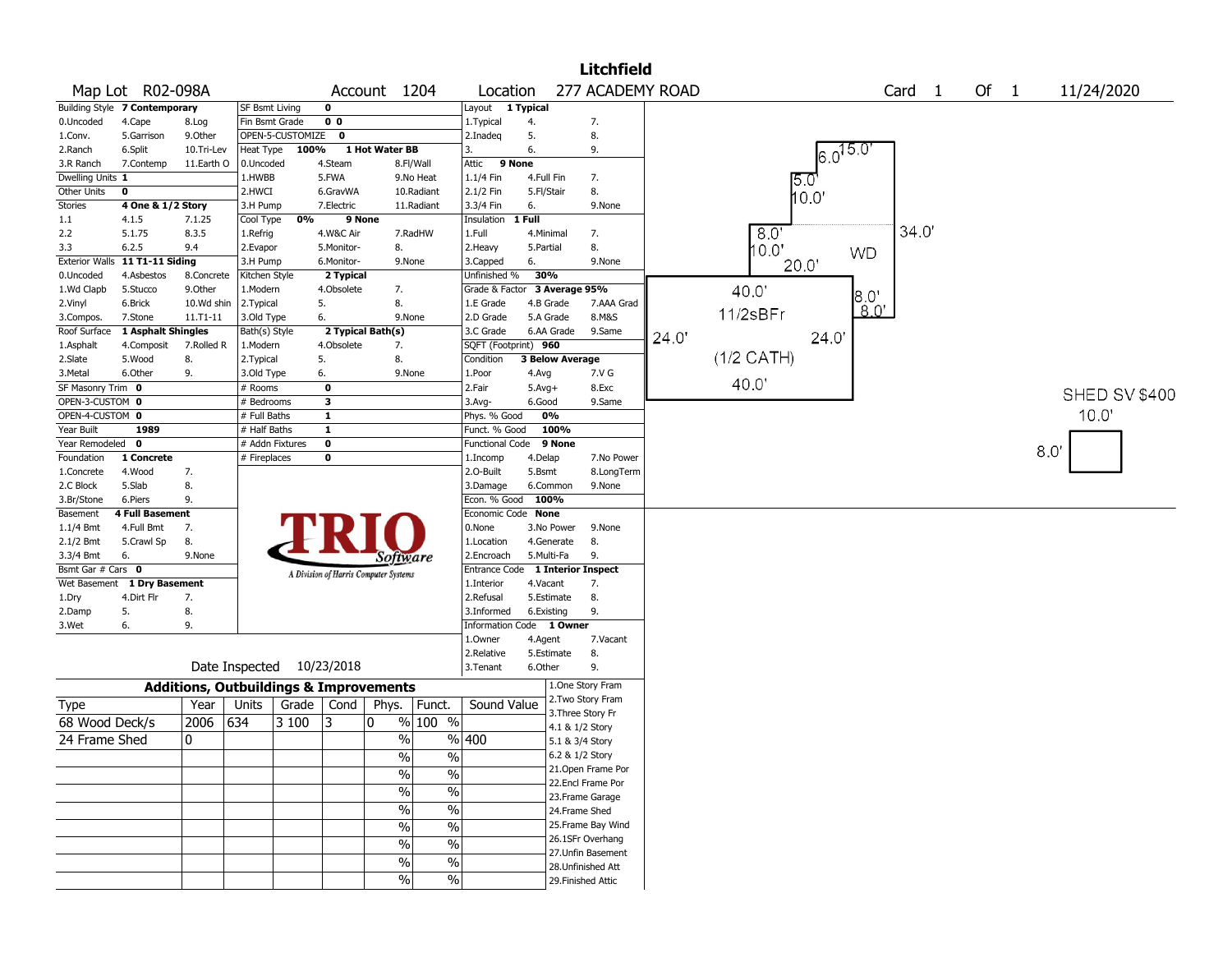|                   | Map Lot R02-098B              | Account 559 | Location                |                             | 287 ACADEMY ROAD          |                                         |             |          | Card 1                   | Of $1$        |                                                    | 11/24/2020                            |
|-------------------|-------------------------------|-------------|-------------------------|-----------------------------|---------------------------|-----------------------------------------|-------------|----------|--------------------------|---------------|----------------------------------------------------|---------------------------------------|
|                   | <b>BLANCHETTE, GUY R</b>      |             |                         | <b>Property Data</b>        |                           |                                         |             |          | <b>Assessment Record</b> |               |                                                    |                                       |
|                   | <b>BLANCHETTE, DEBORAH E</b>  |             |                         | Neighborhood 3 Academy Road |                           | Year                                    | Land        |          | <b>Buildings</b>         |               | Exempt                                             | <b>Total</b>                          |
|                   | 287 ACADEMY ROAD              |             |                         |                             |                           | 2007                                    |             | 44,060   |                          | 103,738       | 0                                                  | 147,798                               |
|                   | LITCHFIELD ME 04350           |             | Tree Growth Year        | $\mathbf 0$                 |                           |                                         |             |          |                          |               |                                                    |                                       |
|                   |                               |             | X Coordinate            |                             | $\bf{0}$                  | 2008                                    |             | 44,060   |                          | 103,738       | 0                                                  | 147,798                               |
| B7540P301         |                               |             | Y Coordinate            |                             | $\mathbf 0$               | 2009                                    |             | 43,500   |                          | 115,327       | 0                                                  | 158,827                               |
|                   |                               |             | Zone/Land Use           | <b>11 Residential</b>       |                           | 2010                                    |             | 43,500   |                          | 102,559       | 0                                                  | 146,059                               |
|                   |                               |             | Secondary Zone          |                             |                           | 2011                                    |             | 43,500   |                          | 83,224        | 0                                                  | 126,724                               |
|                   |                               |             |                         |                             |                           | 2012                                    |             | 43,500   |                          | 83,224        | 0                                                  | 126,724                               |
|                   |                               |             | Topography 2 Rolling    |                             |                           | 2013                                    |             | 43,500   |                          | 83,224        | 0                                                  | 126,724                               |
|                   |                               |             | 1.Level                 | 4.Below St                  | 7.Res Protec              | 2014                                    |             | 43,500   |                          | 82,257        | 0                                                  | 125,757                               |
|                   |                               |             | 2.Rolling<br>3.Above St | 5.Low<br>6.Swampy           | 8.<br>9.                  | 2015                                    |             | 43,500   |                          | 82,257        | 0                                                  | 125,757                               |
|                   |                               |             | Utilities               | 4 Drilled Well              | <b>6 Septic System</b>    | 2016                                    |             | 43,500   |                          | 81,289        | 0                                                  | 124,789                               |
|                   |                               |             |                         |                             |                           | 2017                                    |             | 43,500   |                          | 81,289        | 0                                                  | 124,789                               |
|                   |                               |             | 1.Public<br>2. Water    | 4.Dr Well<br>5.Dug Well     | 7.Cesspool<br>8.Lake/Pond | 2018                                    |             | 43,500   |                          | 115,063       | 0                                                  | 158,563                               |
|                   |                               |             | 3.Sewer                 | 6.Septic                    | 9.None                    | 2019                                    |             | 49,200   |                          | 146,800       | 0                                                  | 196,000                               |
|                   |                               |             | <b>Street</b>           | 1 Paved                     |                           | 2020                                    |             | 49,200   |                          | 146,800       | 25,000                                             | 171,000                               |
|                   |                               |             | 1.Paved                 | 4.Proposed                  | 7.                        |                                         |             |          | <b>Land Data</b>         |               |                                                    |                                       |
|                   |                               |             | 2.Semi Imp<br>3.Gravel  | 5.R/O/W<br>6.               | 8.<br>9.None              | <b>Front Foot</b>                       |             |          | <b>Effective</b>         |               | <b>Influence</b>                                   | <b>Influence</b>                      |
|                   |                               |             |                         |                             | 0                         | 11.1-100                                | <b>Type</b> | Frontage | <b>Depth</b>             | <b>Factor</b> | Code<br>%                                          | <b>Codes</b><br>1.Unimproved          |
|                   | Inspection Witnessed By:      |             |                         |                             | $\mathbf 0$               | 12.101-200                              |             |          |                          |               | $\frac{9}{6}$                                      | 2.Excess Frtg                         |
|                   |                               |             |                         | <b>Sale Data</b>            |                           | $13.201+$                               |             |          |                          |               | %                                                  | 3. Topography                         |
| X                 |                               | Date        | Sale Date               |                             |                           | 14.<br>15.                              |             |          |                          |               | %<br>$\frac{9}{6}$                                 | 4.Size/Shape<br>5.Access              |
| No./Date          |                               |             | Price                   |                             |                           |                                         |             |          |                          |               | %                                                  | 6.Restriction                         |
|                   | Description                   | Date Insp.  | Sale Type               |                             |                           |                                         |             |          |                          |               | %                                                  | 7. Right of Way<br>8.View/Environ     |
|                   |                               |             | 1.Land<br>2.L & B       | 4.MFG UNIT<br>5.Other       | 7.<br>8.                  | <b>Square Foot</b><br>16.Regular Lot    |             |          | <b>Square Feet</b>       |               | $\frac{9}{6}$                                      | 9.Fract Share                         |
|                   |                               |             | 3.Building              | 6.                          | 9.                        | 17.Secondary Lot                        |             |          |                          |               | $\frac{9}{6}$                                      | <b>Acres</b>                          |
|                   |                               |             | Financing               |                             |                           | 18.Excess Land                          |             |          |                          |               | $\frac{9}{6}$                                      | 30.Frontage 1<br>31. Frontage 2       |
|                   |                               |             | 1.Convent               | 4.Seller                    | 7.                        | 19.Condominium                          |             |          |                          |               | $\frac{9}{6}$<br>$\frac{9}{6}$                     | 32.Tillable                           |
| Notes:            |                               |             | 2.FHA/VA                | 5.Private                   | 8.                        | 20.Miscellaneous                        |             |          |                          |               | $\frac{9}{6}$                                      | 33.Tillable                           |
|                   | 4/27/2018 With Mr. New Garage |             | 3.Assumed               | 6.Cash                      | 9.Unknown                 |                                         |             |          |                          |               | $\frac{9}{6}$                                      | 34.Softwood F&O                       |
|                   |                               |             | Validity                | <b>2 Related Parties</b>    |                           | <b>Fract. Acre</b>                      |             |          | <b>Acreage/Sites</b>     |               |                                                    | 35. Mixed Wood F&O<br>36.Hardwood F&O |
|                   |                               |             | 1.Valid                 | 4.Split                     | 7.Renovate                | 21. Houselot (Frac<br>22.Baselot(Fract) | 24          |          | 1.00                     | 100           | %<br>0                                             | 37.Softwood TG                        |
|                   |                               |             | 2.Related               | 5.Partial                   | 8.Other                   | 23.                                     | 26<br>44    |          | 1.40<br>1.00             | 100<br>100    | $\frac{9}{6}$<br>$\mathbf 0$<br>$\frac{9}{6}$<br>0 | 38. Mixed Wood TG                     |
|                   |                               |             | 3.Distress              | 6.Exempt                    | 9.                        | <b>Acres</b>                            |             |          |                          |               | $\frac{9}{6}$                                      | 39.Hardwood TG                        |
|                   |                               |             | Verified                | <b>5 Public Record</b>      |                           | 24. Houselot                            |             |          |                          |               | $\frac{9}{6}$                                      | 40. Wasteland                         |
|                   |                               |             | 1.Buyer                 | 4.Agent                     | 7.Family                  | 25.Baselot                              |             |          |                          |               | $\frac{9}{6}$                                      | 41.Gravel Pit<br>42. Mobile Home Si   |
|                   |                               |             | 2.Seller                | 5.Pub Rec                   | 8.Other                   | 26.Rear 1<br>27.Rear 2                  |             |          |                          |               | %                                                  | 43.Camp Site                          |
|                   |                               |             |                         |                             |                           |                                         |             |          |                          |               |                                                    |                                       |
|                   |                               |             | 3.Lender                | 6.MLS                       | 9.                        |                                         |             |          |                          |               |                                                    | 44.Lot Improvemen                     |
| <b>Litchfield</b> |                               |             |                         |                             |                           | 28. Rear 3<br>29. Rear 4                |             |          | <b>Total Acreage</b>     | 2.40          |                                                    | 45. Access Right<br>46.Golf Course    |